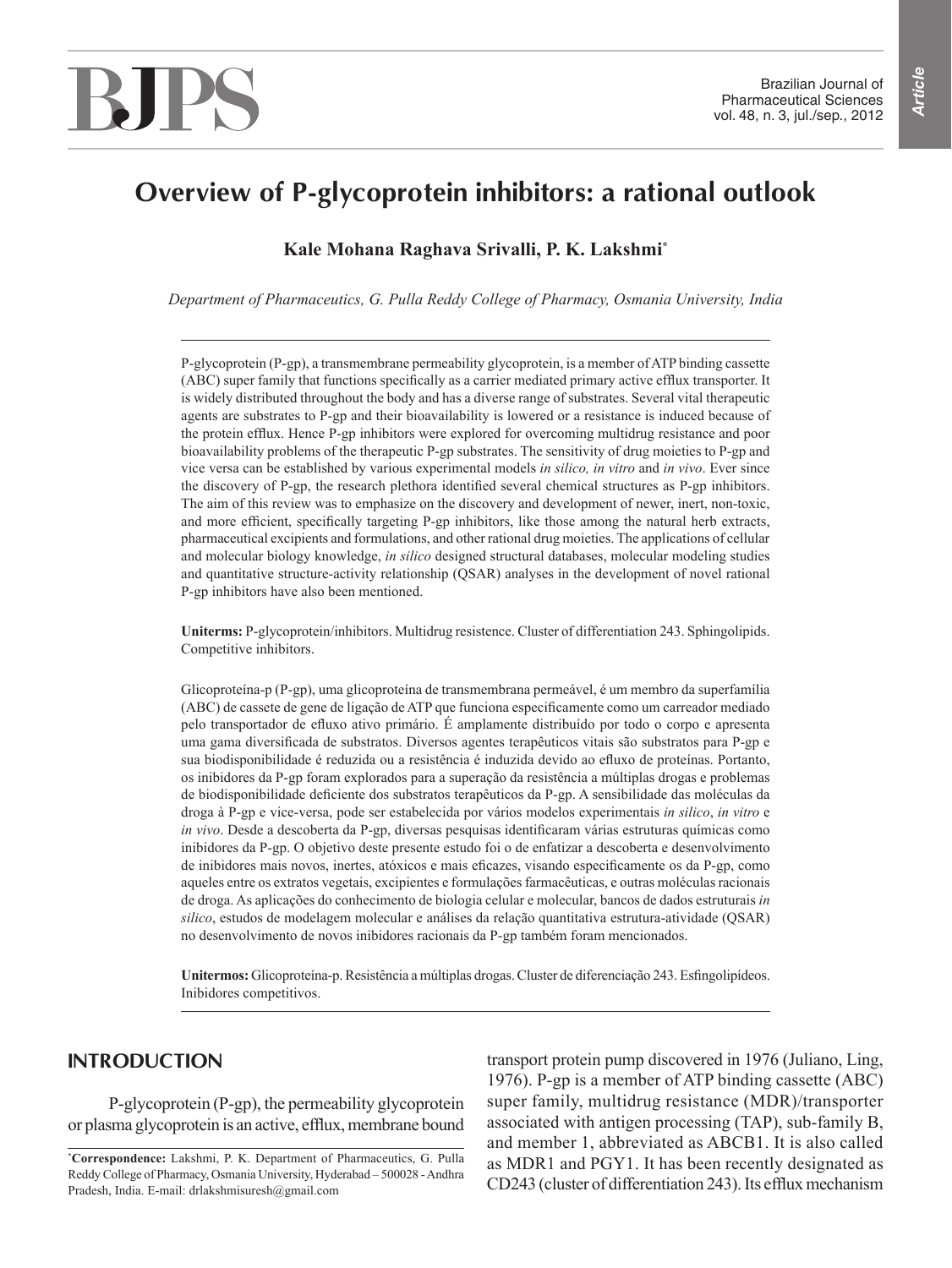involves the protein binding to the ATP and requires energy derived by the hydrolysis of ATP to ADP in the presence of adenosine-triphosphatase enzyme (ATPase) (Shekfeh, 2009). P-gp, which was first identified in cancer cells, is encoded by MDR1/ABCB1 gene in humans. The gene shows an exclusive over expression in cancer cells. The correlation between the up regulation of MDR1 gene mRNA transcription and the over expression of the P-gp transport system, leading to multidrug resistance (MDR) phenotype, during the drug therapy for cancer and several microbial infections has been well established. Repetitive treatment with P-gp substrates may also enhance the P-gp expression (Krishna, Mayer, 2000). A further support to the correlation between the P-gp over expression and development of MDR is given by the role of P-gp in the metabolism of endogenous sphingolipids. The sphingolipids and their metabolites were reported to confer MDR in concert with the efflux transporters (Dijkhuis *et al.*, 2003). P-gp was found to be present on the surface of biliary canalicular hepatocytes, luminal surface of columnar epithelial cells of the lower gastrointestinal tract (GIT) including liver, pancreas, small and large intestines, jejunum and colon, apical surface of proximal convoluted tubular cells of kidney, capillary endothelial cells of bloodbrain barrier (BBB), apical membrane of the placental fetalmembrane barrier function and in various other tissues like lungs, heart, adrenals, prostrate, skin, spleen and skeletal muscle (Thiebut *et al.,* 1987). On account of its distribution, P-gp can be viewed as a unique defensive barrier network against the entry of xenobiotics into the body. This efflux carrier decreases the bioavailability of administered drugs by preventing their sufficient accumulation intracellularly. Ultimately, the efficacy of drugs is lowered. It also alters the pharmacokinetics and pharmacodynamics of its substrates by dictating their ADMET (**a**bsorption, **d**istribution, **m**etabolism, **e**limination and **t**oxicity) characteristics (Lin, 2003). The optimal P-gp expression is always appreciated for its protective function. But, P-gp over expression leads to MDR while its low expression leads to toxic reactions.

This review presents a brief note on the mechanism and kinetics of P-gp efflux and discusses about various P-gp inhibitors identified under different categories of chemical, natural, pharmaceutical and biochemical classes. Different possible strategies that can be developed to circumvent the protein action were mentioned. Further, the interaction between the P-gp substrates/inhibitors/inducers and P-gp has been well differentiated and elucidated.

# **P-GLYCOPROTEIN SUBSTRATES**

P-gp transporter has a diverse array of substrates which vary not only in size and structure but also in several chemical properties. Since the primary criterion subjecting a substrate to P-gp efflux is its interaction with the bilayer lipid membrane, a wide range of cationic, lipophilic and planar drugs become the protein substrates inspite of their structural dissimilarity. This explains the vast spread structural specificity or in the practical sense, the non-specific nature of P-gp (Higgins, Gottesman, 1992). However, there is one unifying structural feature that is commonly shared among all the substrates of P-gp, and that is they all possess spatially separated hydrophilic and hydrophobic moieties. The P-gp substrates reconstitute most of the clinically efficient agents. Anticancer drugs, various pharmacotherapeutic agents that act on central nervous system, cardio vascular system and antimicrobials are substrates to this efflux protein (Hunter, Hirst, 1997; Schinkel, 1999).

# **MECHANISM AND KINETICS OF P-GLYCO-PROTEIN EFFLUX**

The efflux action of the protein follows a carrier mediated primary active transport mechanism. In this process, the protein pump export needs direct ATP requirement and the energy released from the ATP hydrolysis gives the driving force for extrusion process. The efflux takes place unidirectionally (out of the cells into the extracellular space) and transfers only one molecule at a time. Thus, P-gp is a uniporter carrier protein.

Figure 1 explains the mechanism of action of the competitive and non-competitive (non-transported) inhibitors apart from the P-gp efflux kinetics. While a P-gp substrate binds to protein's transport site and gets translocated by the protein, competitive inhibitors compete with the substrate drugs for extrusion and occupy all the available protein transport sites leaving no space for the P-gp and substrate interaction.

Non-competitive inhibitors neither bind to protein's transport site nor are translocated by the protein efflux and hence are as well called as non-transported inhibitors. They non-competitively inhibit the protein efflux by binding to an allosteric modulatory site.

Since the number of protein carriers is limited, the transport system is capacity limited. The efflux kinetics is described by the equation (1), as mixed-order kinetics or Michaelis Menten kinetics or saturation or non-linear dose dependent kinetics (Jang, Wientjes, Jessie, 2001; Varma *et al.,* 2003).

$$
J_{\text{pgp}} = V_{\text{max}}. C / K_{\text{m}} + C \qquad \text{Equation (1)}
$$

Where,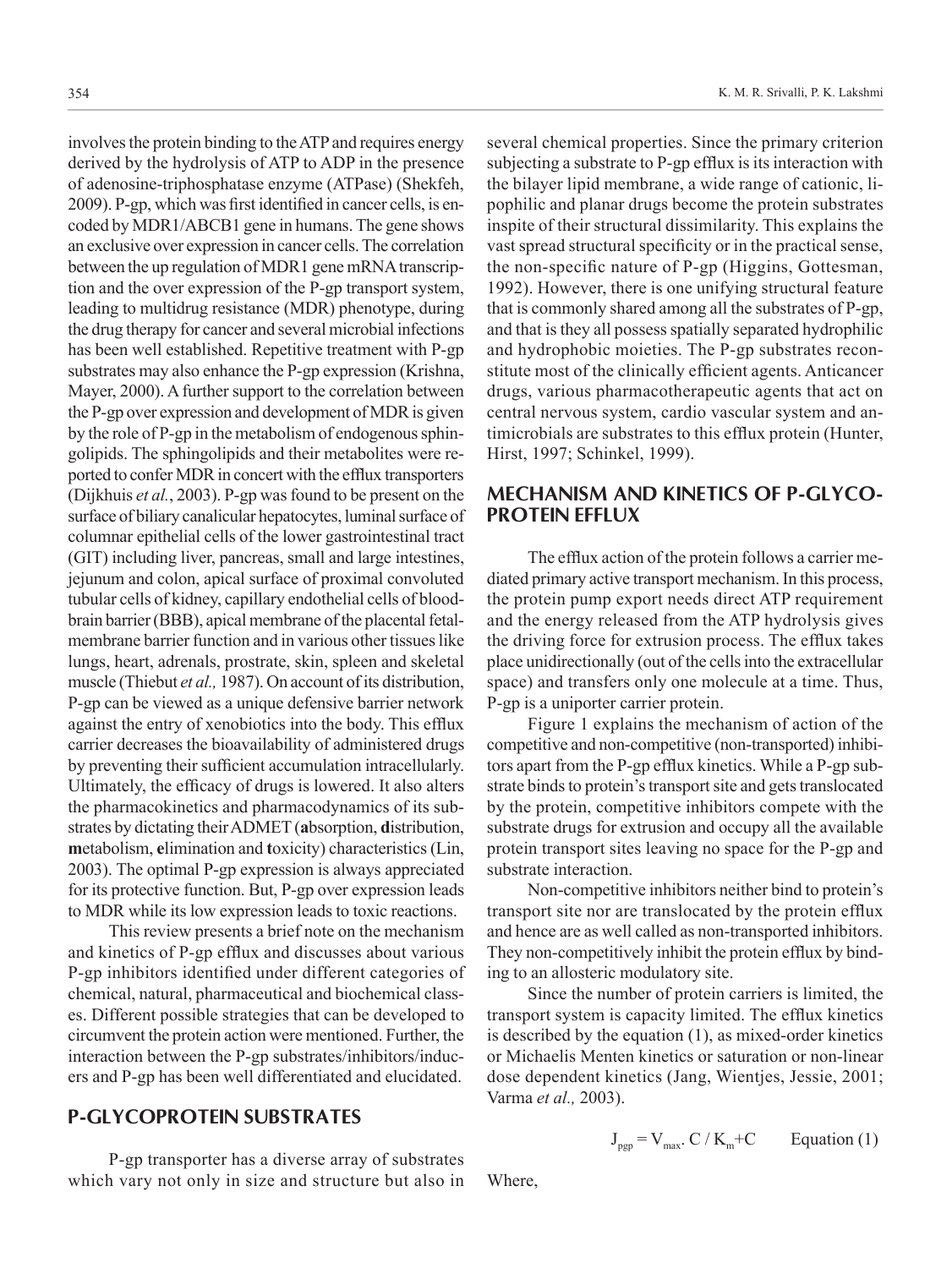$J_{pgp} = P$ -gp efflux

 $V_{\text{max}}^{\text{ter}}$  = maximum velocity of P-gp efflux per unit surface area

 $C$  = substrate concentration

 $K_m$  = affinity constant or michaelis menten constant (dissociation constant for P-gp mediated efflux).

At low drug concentrations, where  $K_m \gg C$ ,

The efflux follows first order kinetics. The efflux rate is proportional to the drug concentration and increases linearly with the drug concentration.

At high drug concentrations, where  $K_m \ll C$ ,

The protein carriers get saturated and the efflux occurs at constant rate. In other words, the efflux rate process approaches an asymptote and becomes independent of drug concentration. The efflux follows zero order kinetics in this case.

In cases where  $K_m = C$ , the efflux rate is half its maximum velocity and assumes mixed order (exhibiting zero and first order kinetics together) kinetics.



**FIGURE 1** – P-gp efflux kinetics obtained by plotting a graph between substrate concentration (X-axis) and P-gp efflux rate (Y-axis). The mechanism of action of the competitive and noncompetitive inhibitors has also been represented.

# **Characterization of the interaction of certain compounds with P-Glycoprotein**

It is the nature of interaction of a compound with the protein that identifies and establishes it as a P-gp inhibitor or substrate or inducer. From the **Venn diagram** (Figure 2) describing the interaction of different compounds with P-gp as inhibitors/substrates/inducers, it is evident that such a classification is not very straight forward. Though an effort has been made in this review to provide a vivid profile picture of those P-gp interacting compounds differentiated in the Venn diagram, the characterization of rest other modulators still remains ambiguous. Compounds like progesterone, gomisin A, valspodar, elacridar were

identified as pure inhibitors since they are not P-gp substrates. They neither bind to protein's transport site nor are translocated by the protein efflux. They non-competitively inhibit the protein efflux by binding to an allosteric modulatory site (Haslam *et al.,* 2008). Cis-flupenthixol, a typical/classical antipsychotic is another P-gp reverser identified as a non-transported inhibitor, binding to protein's allosteric binding site (Maki, Hafkemeyer, Dey, 2003). However, there are "n" numbers of P-gp inhibitors which are its substrates too. They are all competitive inhibitors as they compete with the substrate drugs for extrusion and thus favour intracellular accumulation of those substrates. Propafenone and its major metabolites 5-hydroxy propafenone and N-desalkyl propafenone are all P-gp inhibitors but propafenone and N-desalkyl propafenone are not P-gp substrates while 5-hydroxy propafenone is translocated across the cell membrane by human P-gp. Thus, 5-hydroxy propafenone can be distinguished as a competitive P-gp inhibitor while the other two compounds act non-competitively (Bachmakov *et al.,* 2005). Quinidine and amprenavir exhibit an uncertain combination of three distinct interactions with P-gp. They act as P-gp substrates, inhibitors and also as P-gp inducers suggesting an indiscriminate characterization. Artemisinin, on the other hand, is a non-transported P-gp inducer. It is a nonsubstrate to P-gp and is more or less alike non-competitive inhibitor in one point that it exerts its action without being





**FIGURE 2** – Venn diagram distinguishing the interaction of different compounds with P-gp. The solid circle includes all the inhibitors. Dotted circle represents the substrates. The dashed circle encloses inducer compounds.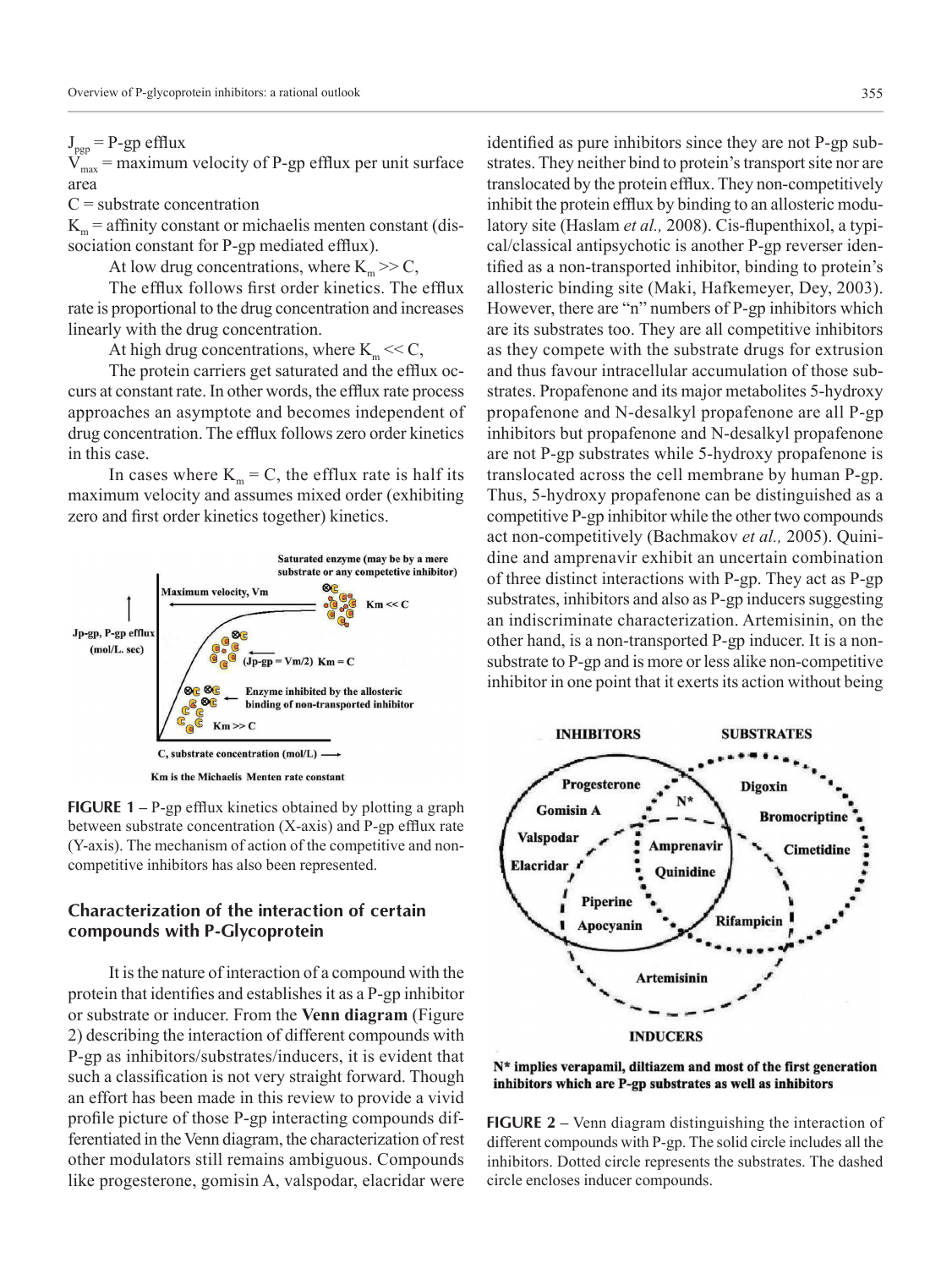subject to P-gp efflux. The most conflicting categorization is that of piperine and apocyanin. Andrographolide, berberin, glycyrrhizin and magniferin are the other natural constituents, which are also classified under this category. The explanation for their characterization as both inducers and inhibitors is given by their "biphasic protein modulation" by which they stimulate the protein efflux at lower concentrations and inhibit the same at their higher concentrations (Najar *et al.,* 2010). Rifampicin is classified as an inducing substrate of P-gp as it is transported by the protein and as well has an up regulating effect on P-gp expression. Digoxin, bromocriptine and cimetidine are mere P-gp substrates with neither an inhibitory nor an inductive effect on protein function (Vautier *et al.,* 2006).

## **Classification of P-Glycoprotein inhibitors: the past & the present perspective**

The candidates which block or bypass the P-gp efflux are called as P-gp inhibitors/P-gp modulators/ chemosensitizers/reversal agents. Co-/concurrent administration of the P-gp substrate-therapeutics with these P-gp inhibitors can prevent/overcome the substrate expulsion by P-gp and render the intended therapeutic benefits of the substrate drugs. Though several P-gp inhibitors were earlier identified among the available drugs, their toxicity and drug interaction profiles drove the researchers to discover more rational inhibitors. As of now, the inhibitors were identified among various natural products, pharmaceutical inert excipients and formulations. Prodrug strategy is also being applied to escape P-gp efflux. A few novel antitumor drugs, synthetic peptides and P-gp expression suppressors are under development to circumvent the protein action. The cellular and molecular biologists are now focusing on designing inhibitors based on the information extracted about the protein's vital structural organization. Certain unique developmental strategies which on implementation could hopefully achieve rational prototype molecules have also been discussed in this review. Table I enumerates the possible rational approaches to strategically develop P-gp inhibitors (Balayssaca *et al.,* 2005; Bansal *et al.,* 2009a; Yuan *et al.,* 2008; Bansal *et al.,* 2009b).

#### **Small molecule inhibitors (SMIs)**

The first, second and third generation inhibitors, developed based on screening among the available compounds, parent molecule optimizations and chemical syntheses by combinational chemistry approaches, respectively, are together called as SMIs. All these compounds, though grouped under the same heading, are structurally unrelated and do not share any properties in common, except that they are P-gp inhibitors.

#### *First generation inhibitors*

This class of inhibitors embodies those pharmacological agents which were primarily developed for other indications but later observed to be P-gp substrates cum inhibitors. Verapamil, an antihypertensive calcium channel blocker, trifluoperazine, a calmodulin antagonist, cyclosporine, an immunosuppressant, other antihypertensives such as quinidine and reserpine, yohimbine, antiestrogenic tamoxifen and toremifene, and antineoplastic vincristine, all fall under this category. Since most of these compounds were P-gp substrates themselves, they interacted with the protein, competed with the other substrates and acted as competitive inhibitors. Since all the first generation inhibitors have been identified this way, they obviously were non-selective and less potent. Their P-gp inhibitory concentrations reached high toxic levels due to which many of these inhibitors failed in clinical trials (Dantzig, Alwis, Burgess, 2003).

#### *Second generation inhibitors*

The first generation inhibitors were modified structurally *viz*. their chirality was altered to achieve a better or a null innate pharmacological profile so as to largely reduce the toxicity of the parent compounds. Dexverapamil, the R-isomer of verapamil without any cardiac activity, PSC 833 (valspodar), a cyclosporine A analogue lacking immunosuppressive character, MS-209 and several other first generation drug derivatives or analogues fall under this category. These resultant modulators still remained P-gp substrates themselves and showed low protein affinity. As such, their P-gp inhibitory dose was far beyond the tolerable dose levels. Due to the chiral optimization, these second generation chemosensitizers ended up as inevitable cytochrome P450 3A4 (CYP450 3A4) substrates for metabolism, which made them compete with the concurrently administered anticancer P-gp substrate drugs whose metabolism was also affected by the same system. This caused significant pharmacokinetic alterations that unpredictably affected the metabolic and clearance mechanisms of the substrate drugs which in turn brought about difficulties in adjusting the chemotherapy doses in patients. All these problems left this class of inhibitors deserted (Thomas, Coley, 2003; Darby, Callaghan, McMahon, 2011).

#### *Third generation inhibitors*

The quantitative structure-activity relationship (QSAR) application to high throughput screening tech-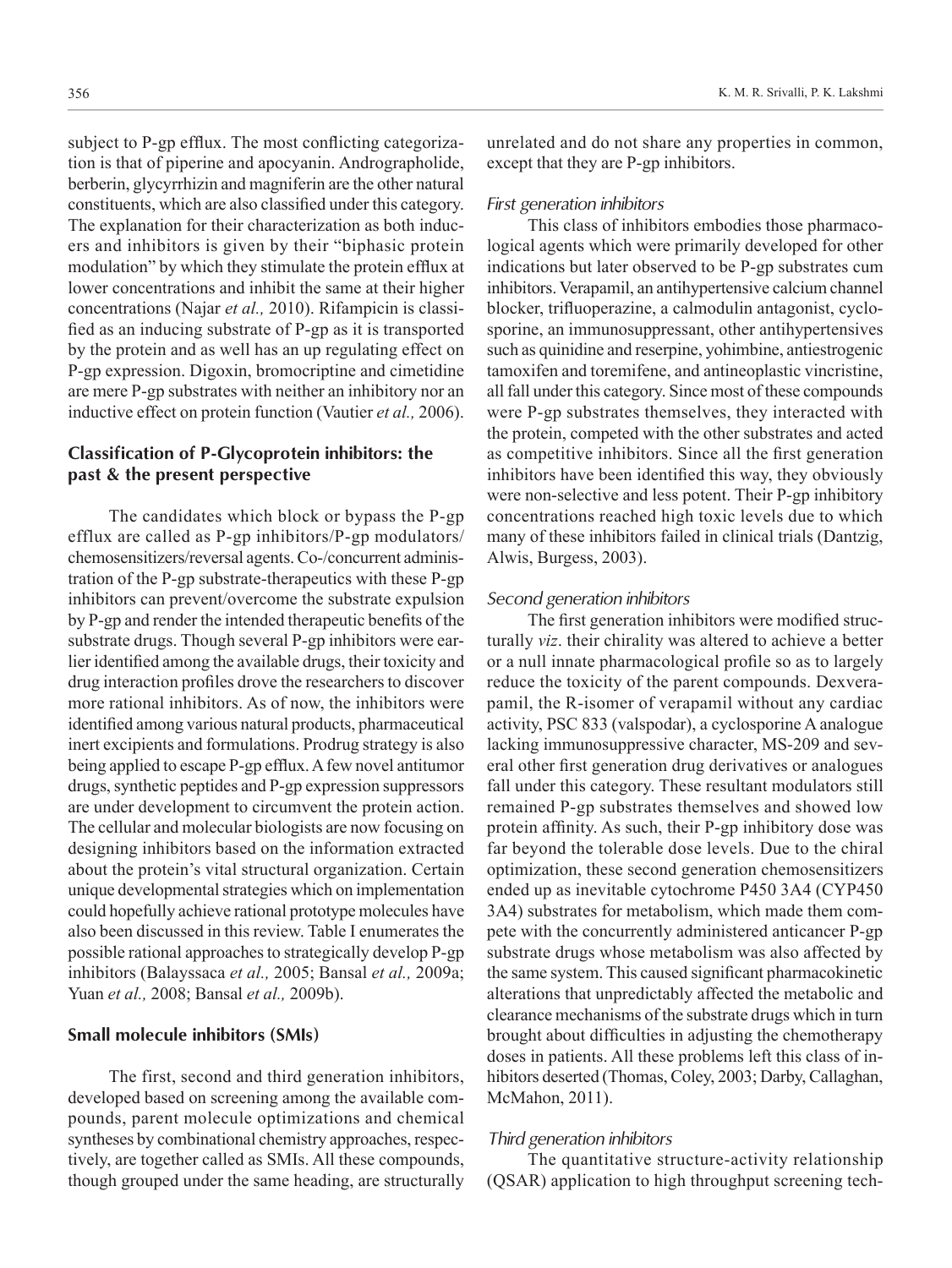# **TABLE I -** Possible approaches to strategically achieve P-gp inhibition

| <b>INHIBITION STRATEGY</b>                                                                   | EXAMPLES OF INHIBITOR COMPOUNDS                                                                                                                                                                                                                                                                                                            | <b>REFERENCES</b>       |
|----------------------------------------------------------------------------------------------|--------------------------------------------------------------------------------------------------------------------------------------------------------------------------------------------------------------------------------------------------------------------------------------------------------------------------------------------|-------------------------|
|                                                                                              | <b>Small molecule inhibitors (SMIs)</b>                                                                                                                                                                                                                                                                                                    |                         |
| Screening among the available<br>compounds (first generation inhibitors)                     |                                                                                                                                                                                                                                                                                                                                            | Balayssaca et al., 2005 |
| <b>Antiarrhythmics:</b>                                                                      | Amiodarone, quinidine, verapamil, felodipine, nifidipine,<br>dilitiazem.                                                                                                                                                                                                                                                                   |                         |
| <b>Anticancer drugs:</b>                                                                     | Actinomycin D, doxorubicin, vinblastine.                                                                                                                                                                                                                                                                                                   |                         |
| <b>Antibiotics:</b>                                                                          | Clarithromycin, erythromycin.                                                                                                                                                                                                                                                                                                              |                         |
| Antidepressants:                                                                             | Paroxetine, sertraline, desmethylsertraline.                                                                                                                                                                                                                                                                                               |                         |
| Proton pump inhibitors:                                                                      | Esomeprazole, lansoprazole, omeprazole, pantoprazole.                                                                                                                                                                                                                                                                                      |                         |
| Others:                                                                                      | Cyclosporine A, colchicine, fenofibrate, propafenone,<br>reserpine, trifluoperazine, progesterone, ritonavir,<br>chlorpromazine, flufenazine, tamoxifen.                                                                                                                                                                                   |                         |
| <b>Parent molecule optimization (second</b><br>generation inhibitors)                        | Dexverapamil, gallopamil, PSC 833 (valspodar), MS-209,<br>reversin 121, reversin 125.                                                                                                                                                                                                                                                      | Bansal et al., 2009b    |
| Chemical synthesis by combinational<br>chemistry strategies (third generation<br>inhibitors) | XR 9576 (tariquidar), VX-710 (biricodar), GF 120918<br>(elacridar), OC 144-093, LY335979 (zosuquidar), mitotane<br>(NSC-38721), annamycin.                                                                                                                                                                                                 | Bansal et al., 2009b    |
|                                                                                              | <b>Others</b>                                                                                                                                                                                                                                                                                                                              |                         |
| <b>Natural product screening</b>                                                             | Herbs, fruits and herbal constituents.                                                                                                                                                                                                                                                                                                     | Bansal et al., 2009b    |
| Use of pharmaceutical excipients                                                             | C8/C10 glycerol & polyethylene glycol (PEG) esters,<br>sucrose esters, polysorbates, tocopherol esters, polymers,<br>amphiphilic diblock copolymers.                                                                                                                                                                                       | Bansal et al., 2009a    |
| <b>Pharmaceutical formulation approaches</b>                                                 |                                                                                                                                                                                                                                                                                                                                            | Bansal et al., 2009a    |
| <b>Polymer formulations:</b>                                                                 | Conventional tablets, micellar systems, hydrogels, microgels,<br>nanogels, microparticles, microspheres and nanoparticles.                                                                                                                                                                                                                 |                         |
| <b>Lipid formulations:</b>                                                                   | Implantable films, lipid micelle systems, liposomes,<br>solid lipid nanoparticles (SLN), lipid nanocapsules<br>(LNC), composite solid lipid nanoparticle-microsphere<br>systems, emulsifying wax nanoparticles, polymer-lipid<br>hybrid nanoparticles (PLN), micro emulsions and self-<br>microemulsifying drug delivery systems (SMEDDS). |                         |
| <b>Novel antitumor drugs</b>                                                                 | KP772 (FFC24), 7-benzyl-4-methyl-5-[(2-substituted<br>phenyl) ethyl]-7H-pyrrolo [2, 3-d]-pyrimidin-2-amines,<br>imitinab and gefitinab.                                                                                                                                                                                                    | Yuan et al., 2008       |
| Rational drug design strategy                                                                |                                                                                                                                                                                                                                                                                                                                            |                         |
| Prodrug design                                                                               | First generation polyamidoamine (PAMAM) dendrimer<br>prodrug derivatives, val-quinidine.                                                                                                                                                                                                                                                   | Yuan et al., 2008       |
| De-novo design                                                                               | To develop competitively inhibiting modulators that can<br>target the protein's SBSs, NBDs and residues involved in<br>the protein-pump communication pathways (L339, N508,<br>G346, and I306).                                                                                                                                            | Yuan et al., 2008       |
| <b>Synthetic peptides</b>                                                                    | Transmembrane proteins to disrupt the efflux protein TMDs<br>assembly.                                                                                                                                                                                                                                                                     | Yuan et al., 2008       |
| <b>Suppression of P-gp expression</b>                                                        | Trythanthrin, trifluoperazine, short interfering double<br>stranded RNA, elevated levels of reactive oxygen species<br>(ROS), oxalyl bis (N-phenyl)hydroxomic acid (OBPHA) and<br>copper N-(2-hydroxy acetophenone) glycinate (CuNG) and<br>dopamine and cAMP regulated phosphoprotein (DARPP-32).                                         | Yuan et al., 2008       |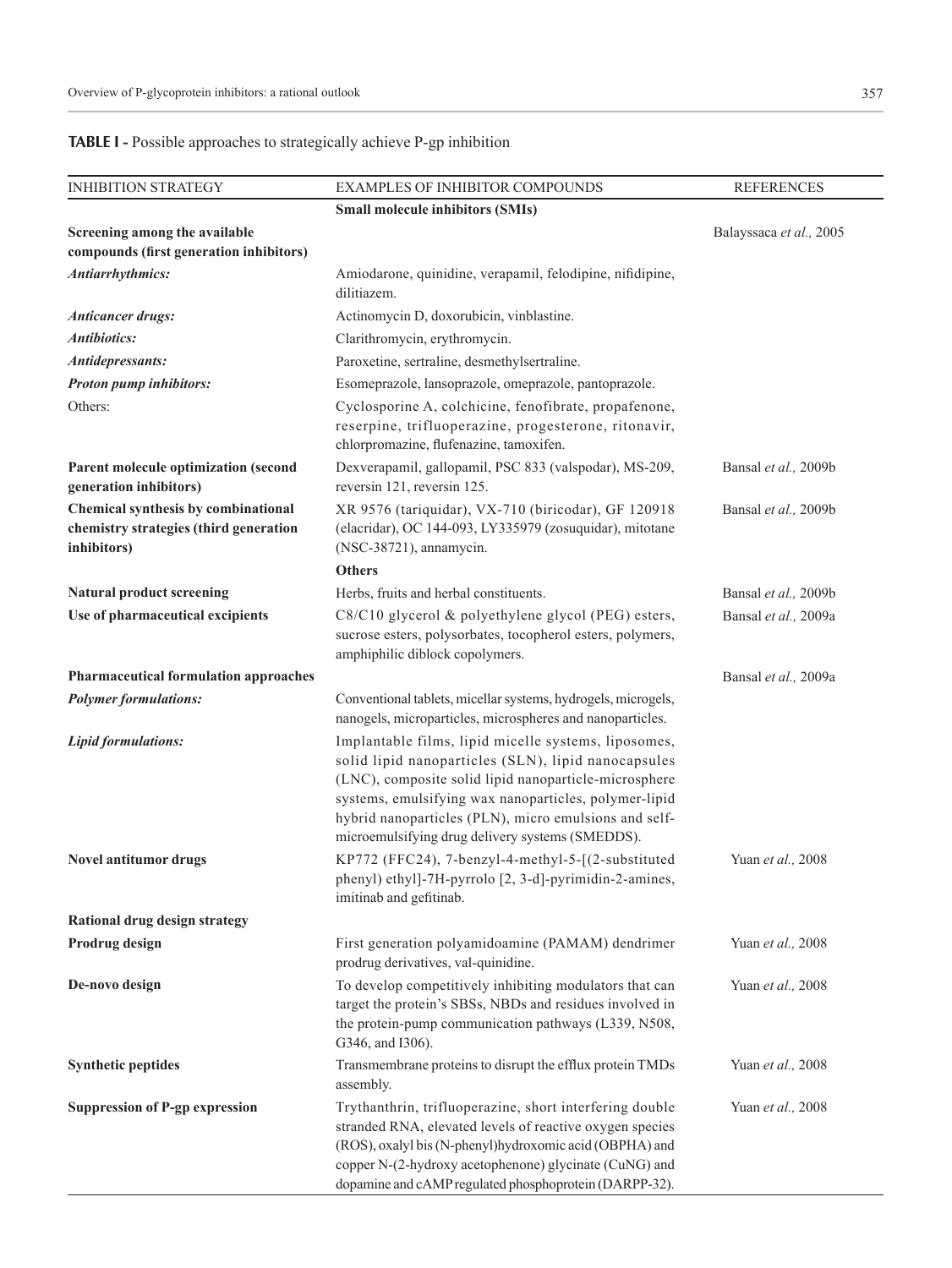niques (HTS) and combinational chemistry methods gave 10-fold more potent compounds when compared to the first and second generations. Thus evolved third generation inhibitors were highly specific, lacked interactions with CYP450 3A4 system and required no alterations in the chemotherapy doses. XR 9576 (tariquidar, an anthranilamide derivative), a non-transported P-gp inhibitor, developed in this pace was stated to inhibit ATPase by interacting with a distinct modulatory binding site on the protein. It was believed to be the most promising but still suspended due to unfavorable toxicity reports in phase III trials in lung carcinoma cases. Other compounds discovered by this strategy include VX-710 (biricodar, a cyclopropyldibenzosuberane modulator, developed by Eli Lilly Inc.), GF 120918 (elacridar, an acridonecarboxamide derivative, developed by GlaxoSmithKline), OC 144-093, mitotane (NSC-38721), annamycin, R101933, ONT-093 and LY335979 (zosuquidar) (Ozben, 2006).

## **Upcoming P-glycoprotein inhibitors among the natural product extracts**

Discoveries in this natural resources area are gaining increasing interest since they are safe and non-toxic. The grape fruit interactions with several drugs gave the first evidence of herbal applications in P-gp inhibition (Bailey *et al.,* 1991). Several herbal constituents, as listed in Table II (Bansal *et al.,* 2009b; Yuan *et al.,* 2008) were identified as potent P-gp inhibitors. Though the studies already proved most of them effective *in vitro*, it takes still long time to evaluate their suitability for clinical purposes.

Apart from those tabulated inhibitors, ginsenoside Rg3, a red ginseng saponin was reported as a competitive P-gp inhibitor (Kim *et al.,* 2003). Antineoplastic lamellarin D, a novel pro-apoptotic alkaloid agent of marine origin exhibited insensitivity to P-gp mediated drug efflux (Vanhuyse *et al.,* 2005). Gomisin A, a dibenzocyclooctadiene

| <b>TABLE II -</b> List of natural constituents identified as P-gp inhibitors |  |  |  |  |
|------------------------------------------------------------------------------|--|--|--|--|
|------------------------------------------------------------------------------|--|--|--|--|

| <b>CATEGORY</b>                   | <b>EXAMPLES</b>                                                                                                  | <b>REFERENCES</b>                                             |
|-----------------------------------|------------------------------------------------------------------------------------------------------------------|---------------------------------------------------------------|
| <b>Herbs</b>                      | Garlic, green tea, marine resources.                                                                             | Foster et al., 2001; Jodoin, Demeule,<br>Beliveau, 2002       |
| <b>Peptides</b>                   | Kendarimide A, a novel peptide from a<br>marine sponge of Haliclona oculata.                                     | Aoki et al., 2004                                             |
| <b>Fruits</b>                     | Citrus fruit, grape, orange.                                                                                     | Ikegawa et al., 2000; Takanaga et al., 1998                   |
| <b>Herbal constituents</b>        |                                                                                                                  |                                                               |
| <b>Glycosides</b>                 | Iridoid and polyethanoid flavonoids,<br>picroside II, acteoside.                                                 | Najar et al., 2010                                            |
| <b>Curcumin</b>                   | Curcuma longa                                                                                                    | Anuchapreeda et al., 2002                                     |
| <b>Ginsenosides</b>               | Ginseng (Panax ginseng)                                                                                          | Bansal et al., 2009b                                          |
| Piperine                          | Piper nigrum.                                                                                                    | Bhardwaj et al., 2002                                         |
| <b>Hyperforin and Hypericin</b>   | St. John's wort.                                                                                                 | Mathijssen et al., 2002                                       |
| <b>Bitter melon leaf extracts</b> | Momordica charantia.                                                                                             | Limtrakul, Khantamat, Pintha, 2004                            |
| <b>Flavonoids</b>                 | Diosmin from citrus fruit, quercetin from<br>tea, ginkgo and St. John's wort, naringin,<br>biochanin, silymarin. | Choi, Jo, Kim, 2004; Choi, Shin, 2005;<br>Zhang, Morris, 2003 |
| <b>Terpenoids</b>                 |                                                                                                                  |                                                               |
| Monoterpenoid                     | $(R)-(+)$ -citronellal, $(S)-(-)$ -betacitronellol<br>and others from Zanthoxyli fructus extracts.               | Yoshida et al., 2006                                          |
| Sesquiterpenes                    | Extracts from Zinowiewia costaricensis.                                                                          | Munoz-martinez et al., 2005                                   |
| Diterpenoids                      | Lathyrane from the seeds of caper spurge<br>(Euphorbia lathyris).                                                | Jiao et al., 2009                                             |
| Triterpenoids                     | Derived from the red sea sponge,<br>Siphonachalina siphonella.                                                   | Jain et al., 2007                                             |
| <b>Others</b>                     | Root extracts of Stemona curtisii.                                                                               | Limtrakul et al., 2007                                        |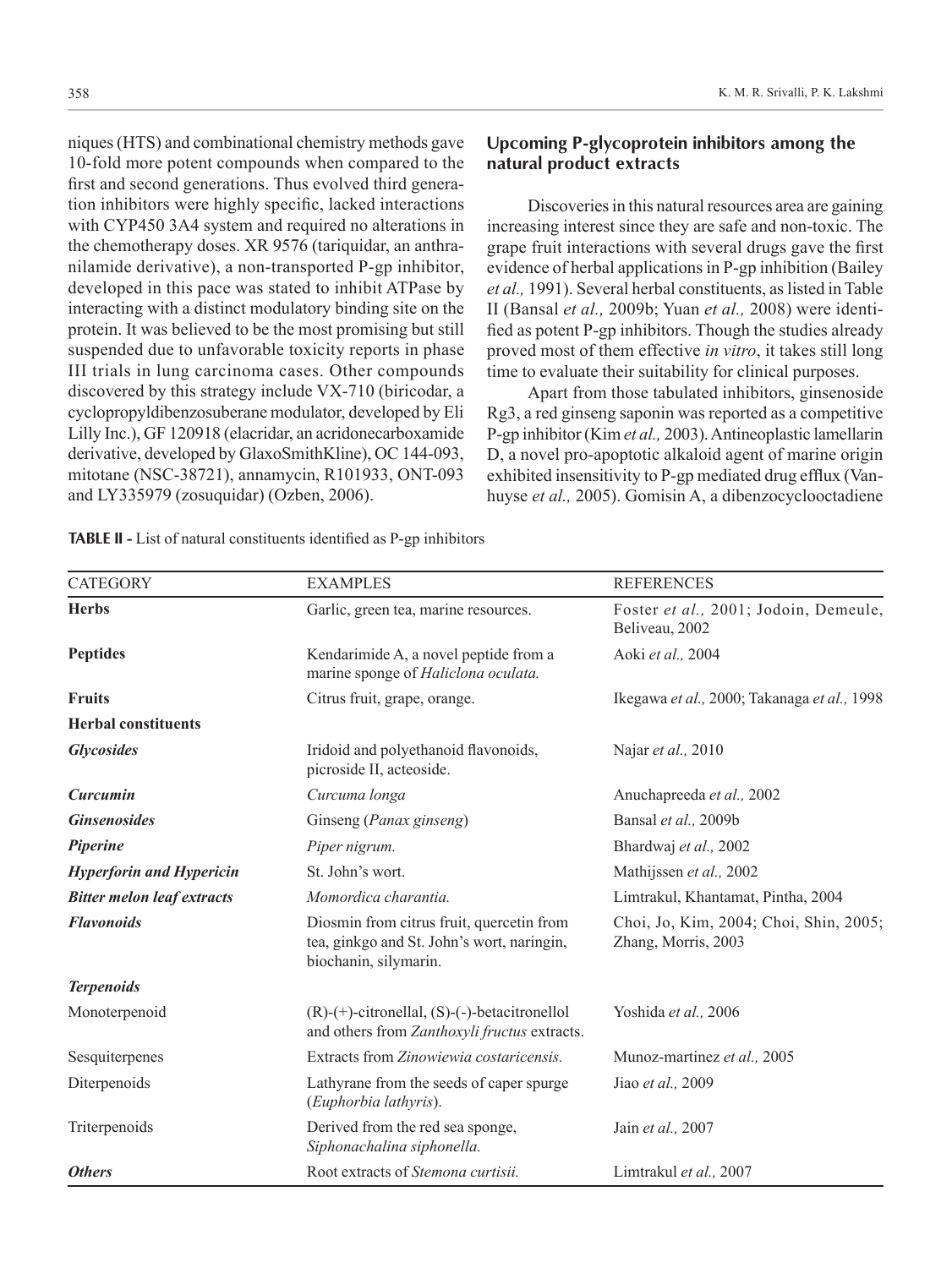compound isolated from *Schisandra chinensis*, showed an evidence of altering P-gp substrate interaction noncompetitively and thereby reversing MDR. It is not a P-gp substrate by itself and can bind simultaneously to both P-gp and substrate. It is also known to inhibit the basal P-gp associated ATPase activity (Wan *et al.,* 2006). CBT-1 is another novel bisbenzylisoquinoline plant alkaloid in development as a P-gp inhibitor (Robey *et al.,* 2008). The epoxide moiety of laulimalide, a macrolide obtained from *Hyatella* species is a microtubule stabilizing agent which has been established as a P-gp inhibitor as well. Its antitumor activity was found to be a 100-fold more potent than that of taxol in MDR cell lines (Corley *et al.,* 1988).

#### **Pharmaceutical excipients**

An ideal P-gp inhibitor is the one that is non-toxic with no pharmacological action of its own. Several pharmaceutical inert additives and functional excipients were investigated to study their P-gp inhibitory activity and to evaluate their role in enhancing the drug permeability

across the lipid membrane. P-gp activity is modulated by the physical state of lipid bilayer where the protein actually resides. Several pharmaceutical agents of natural or synthetic origin that belong to various categories like the cosolvents, surfactants, polymer and lipid excipients were identified to have the P-gp inhibitory action (Buggins, Dickinson, Taylor, 2007). The mechanism of action differs with the type of excipient as presented in Table III (Bansal *et al.,* 2009a). Most of these components increase the P-gp substrates absorption transport by inhibiting their secretion directed transport. They inhibit P-gp efflux by acting on the lipid membrane and exhibit fewer side effects. Surfactants and polymers solubilize and stabilize the drug molecule. They act indirectly and non-specifically by interacting with the lipid bilayer. Some surfactants can further decrease the P-gp ATPase activity. A few act simultaneously by both the mechanisms. Pluronic block copolymers and other amphiphilic diblock copolymers modulate P-gp activity by inducing the membrane permeability changes through reduction in membrane microviscosity and also by depletion of cellular ATP levels. Vesicular transport of

**TABLE III -** List of pharmaceutical excipients used as P-gp inhibitors and their P-gp inhibitory mechanisms

| <b>CATEGORY</b>                     | <b>EXCIPIENT EXAMPLES</b>                                                    | <b>MECHANISM OF ACTION</b>                                                                                                                                                                                                        |
|-------------------------------------|------------------------------------------------------------------------------|-----------------------------------------------------------------------------------------------------------------------------------------------------------------------------------------------------------------------------------|
| <b>Surfactants and solubilizing</b> | C8/C10 Glycerol & PEG esters:                                                | The plasma membrane shows the lipid tails                                                                                                                                                                                         |
| solvents                            | Cremophor, Solutol HS-15, Labrasol,                                          | extending as perturbations. These excipient                                                                                                                                                                                       |
|                                     | Softigen 767, Aconnon E.                                                     | molecules insert themselves between those tails of                                                                                                                                                                                |
|                                     | <b>Sucrose esters:</b>                                                       | the lipid bilayer and fluidize the membrane. They                                                                                                                                                                                 |
|                                     | Sucrose monolaurate, sucrose monooleate                                      | may also interact with the bilayer's polar heads                                                                                                                                                                                  |
|                                     | <b>Polysorbates:</b>                                                         | and modify the hydrogen bond or ionic bond forces                                                                                                                                                                                 |
|                                     | Tween 80, Tween 20                                                           | which may add onto their inhibitory action (Lo,                                                                                                                                                                                   |
|                                     | <b>Tocopherol esters:</b>                                                    | 2003).                                                                                                                                                                                                                            |
|                                     | Tocopheryl-PEG-1000-succinate (TPGS)                                         |                                                                                                                                                                                                                                   |
| <b>Polymers</b>                     | <b>Pluronic block copolymers:</b>                                            | Pluronics inhibit the enzyme ATPase which causes                                                                                                                                                                                  |
|                                     | Poly-(ethylene-oxide) /Poly-(propylene-<br>oxide) block copolymers (PEO-PPO) | ATP depletion. Thus they prevent the sensitization<br>and desensitization of protein which are the basic<br>requirements for the working of the protein pump<br>(Batrakova, Kabanov, 2008).                                       |
| <b>Lipid excipients</b>             | Peceol and Gelucire                                                          | When applied onto CaCo-2 cell culture system,<br>these excipients reduced the protein expression<br>which can be attributed to their capability of down<br>regulating the MDR1 gene expression (Sachs-<br>barrable et al., 2007). |
| <b>Thiomers</b>                     | Chitosan-thiobutylamidine (chito-TBA)                                        | These are polymers with thiol groups. They interact<br>with the cysteine groups located in the P-gp<br>transmembrane region and thus inhibit its efflux<br>transport function (Werle, Hoffer, 2006).                              |
| <b>Others</b>                       |                                                                              | They directly affect the P-gp - substrate binding by<br>inhibiting the protein kinase activity. They decrease<br>the P-gp phosphorylation and thus modulate P-gp<br>mediated efflux (Cornaire et al., 2004).                      |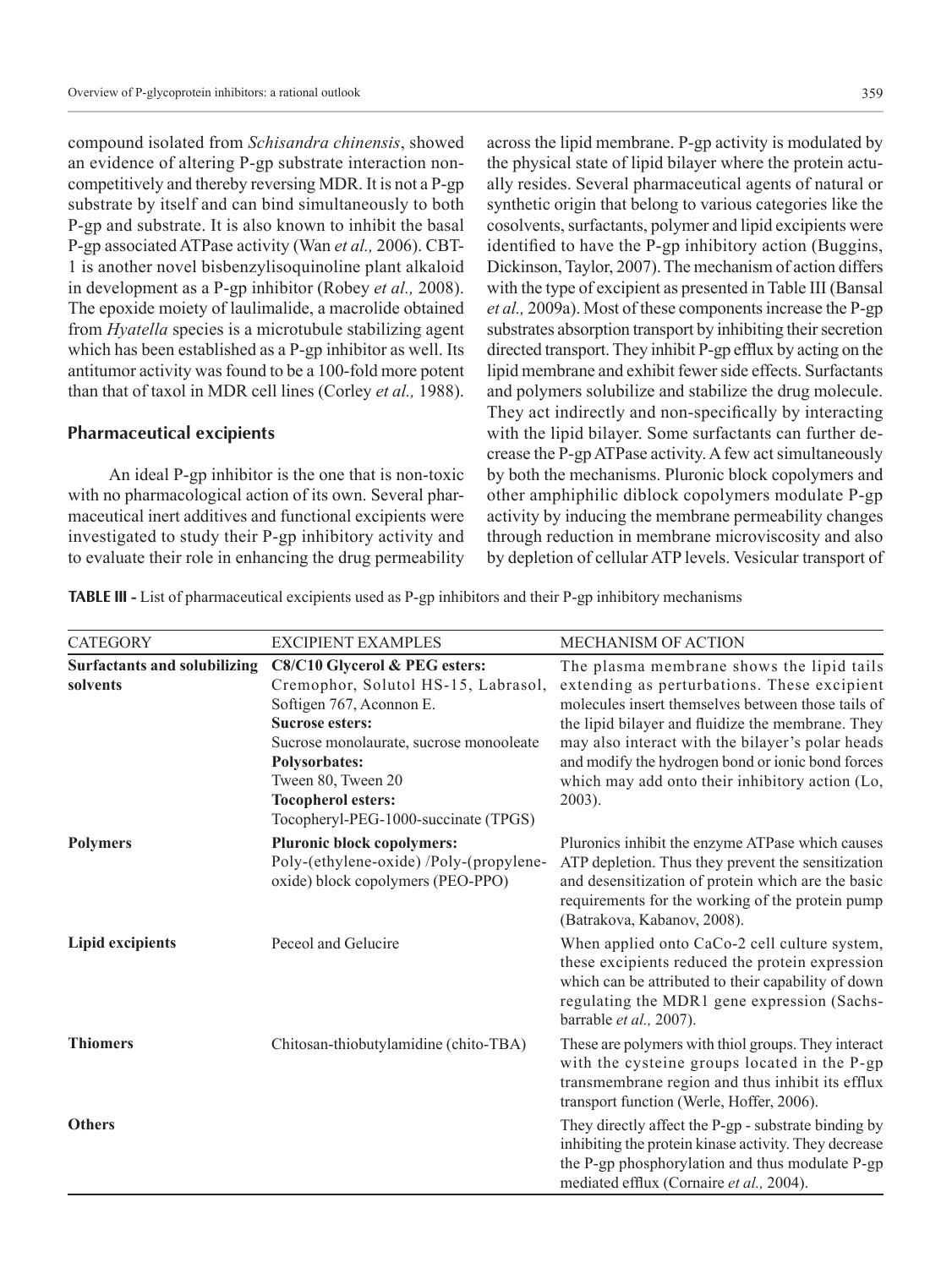substrates by micellar structures, modulate P-gp action mostly at concentrations greater than the critical micelle concentrations (Yuan *et al.,* 2008).

## **Pharmaceutical formulations**

Excipients are safe, not absorbed from the intestine or gut and have wide pharmaceutical acceptance with a fair history of being incorporated into the parenteral and external formulations as solubilizing and stabilizing agents (Buggins, Dickinson, Taylor, 2007). Besides, in the present scenario, there is increasing development of novel drug delivery systems (DDS) like microspheres, nanoparticles and liposomes, all of which have inherent P-gp evading activity (Kim, Lim, 2002). The stealth particles (stealth liposomes) are known to saturate the P-gp carrier, reverse the P-gp efflux and thus deliver concentrated drug levels across the plasma membrane (Krishna, Mayer, 2000). Polymeric conjugates and mixed micelles can bypass the P-gp efflux since they are transported into the cells via receptor mediated endocytosis in contrast to the typical free drug diffusion. The degradation products of polymers or carriers may also block P-gp by direct interaction and inhibition (Dabholkar *et al.,* 2006; Kobayashi *et al.,* 2007). Surfactant polymer nanoparticles were reported to overcome P-gp mediated efflux by undergoing endocytic vesicular transport (Chavanpatil *et al.,* 2007). As such, a combination of both the approaches where P-gp inhibiting excipients as well as the novel DDS are applied together, may serve as more potent P-gp inhibitors. Systems in which the therapeutic agents and sensitizers can be incorporated into a single carrier for simultaneous delivery to the cells can be explored to further enhance the efficacy of chemotherapy (Dharmala, Yoo, Lee, 2008; Wong *et al.,* 2004).

Formulation strategies can be:

- 1. Encapsulating either the chemosensitizer or the drug while the other is freely delivered.
- 2. Co-encapsulation of the both.

#### **Novel antineoplastic drugs**

Novel 7-benzyl-4-methyl-5-[(2-substituted phenyl) ethyl] -7H-pyrrolo [2, 3-d] -pyrimidine-2-amine series showed remarkable P-gp mediated MDR reversal potential by binding to a unique site on tubulin which was distinct from other antineoplastic drug binding sites (Gangjee *et al.,* 2007). KP772 (FFC24), a new anticancer lanthanum compound was reported to block P-gp expression especially in MDR cancerous cells (Heffeter *et al.,* 2007). A selective tyrosine kinase (an epidermal growth

factor receptor) inhibitor, gefitinab used for treating lung cancer interacted directly and inhibited P-gp function (Kitazaki *et al.,* 2005). *In vitro* studies showed the selective modulation of MDR protein-ATPase activity by several 4-anilinoquinazoline-derived tyrosine kinase inhibitors (TKIs), effective at their submicromolar concentrations. Such TKIs include canertinib, EKI- 485, erlotinib, lapatinib, tyrphostin AG1478, and a phenylamino-pyrimidine derivative, imatinib. Another phenylamino-pyrimidine analogue, nilotinib (AMN107, Tasigna), was designed based on the "imatinib-ABL complex" crystal structure. Nilotinib proved to be a potent, relatively selective inhibitor of tyrosine kinase activity exhibited by the BCR-ABL gene, the platelet-derived growth factor and the mast/stemcell growth factor receptor (Tiwari *et al.,* 2009).

## **Pharmaceutical prodrugs**

One of the successful rational attempts would be to reduce the substrate-protein affinity by imparting minute changes to the drug's chemical structure, wherever applicable. The limitation with this approach could be loss of the drug's pharmacological action brought about by chemical modification. In a drug discovery process, prodrugs are often designed to improve the pharmacological and pharmacokinetic properties of the drugs. Val-quinidine, a prodrug obtained by derivatization of quinidine was reported successful in circumventing P-gp transport (Jain *et al.,* 2004). The first and third generation PAMAM dendrimer based prodrugs showed potency as membrane permeability enhancing P-gp inhibitors for P-gp substrate drugs (Thiagarajan *et al.,* 2010). Pegylated substrate-prodrugs and substrate encapsulated liposomal pegylation can escape the P-gp efflux (Immordino *et al.,* 2003). Formulations using PEG-derivatized phospholipids altered the pharmacokinetics dramatically by imparting long elimination half-lives and small volumes of distribution (Dadashzadeh, Vali, Rezaie, 2008). Substrates can be structurally modified to form conjugates of substrate and monoclonal antibody (MAb) for delivery as MAb-prodrug system (Guillemard, Saragovi, 2004). Paclitaxel 2'-ethyl carbonate, a substrate-prodrug synthesized using radical co-polymerization and substrate-copolymer conjugates of HPMA are the examples of conjugate DDS which proved to be efficient P-gp bypassing systems (Tanino *et al.,* 2007; Stastny *et al.,* 1999).

#### **Inhibitors of** *de-Novo* **origin**

Generation of chemical atomic structures and prediction of the binding ability of such virtually designed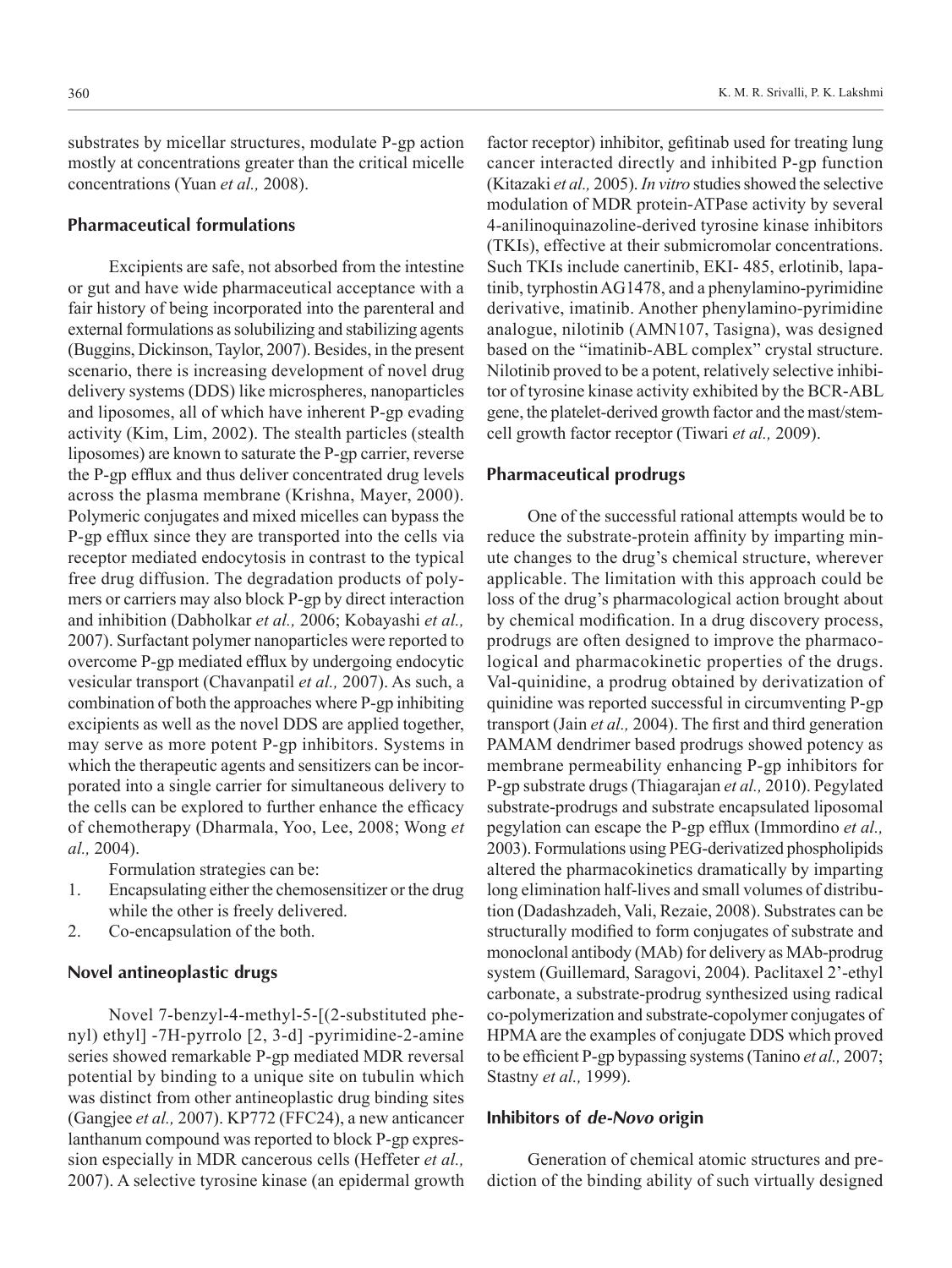ligands and proteins by applying docking programs and molecular modeling methods is called de-Novo design. Homology modeling based on disulphide cross linking established an atomic detailed model for the human ABC transporter, P-gp. However, the secondary and tertiary structures of P-gp still remain incompletely elucidated due to the protein's crystallization inability for carrying out Xray crystallographic analysis. Atomic structural resolution models are being generated for P-gp based on the protein homology strategy by utilizing the cellular and molecular biology knowledge of other ABC transporters like *LmrA*, a bacterial P-gp homologue (from *Lactococcus lactis*) and *MsbA*, an *E. coli* derived MDR-ABC transporter homologue (Pleban *et al.,* 2005; Eckford, Sharom, 2005; Chang, Roth, 2001). The earliest research study suggested the presence of two functional substrate binding sites on the protein's transmembrane segments. They were named as H and R sites based on their respective selectivity for Hoechst 33342 and Rhodamine 123. They are considered as the protein's "active transport sites" since the two sites functioned with positive cooperation to bring about P-gp efflux transport. Drug binding to any one of these sites stimulated the transport by the other. However, the presence of at least a four more drug binding sites was later reported. Distinguishing these newly identified sites as transport sites or modulatory sites still remains debatable (Haslam *et al.,* 2008; Sharom, Lugo, Eckford, 2005; Martin *et al.,* 2000). Any inhibitor that can bind to the transport site can serve as a competitive inhibitor for P-gp substrates. Polyvalence, the presence of multiple drug binding sites within a large and flexible "common protein drug pocket", paves a path to develop a series of inhibitors. Reports stated that homodimers of stipiamide separated with spacers of defined-length reversed with greater efficacy, the P-gp drug efflux (Sauna *et al.*, 2004). Therefore, P-gp efflux blocking can be accomplished either by developing inhibitor compounds that can compete with the substrates for drug binding active transport sites or by those inhibitors which can bind to distinct modulatory sites affecting the allosteric regulation. The latter is categorized as nontransported inhibitors as they are not substrates for P-gp efflux and the former can act as competitive P-gp inhibitors (105). The thiomer excipients were reported to covalently modify the cysteine residues on TMDs and thereby inhibit P-gp. Inhibitor compounds which can specifically bring about targeted modification of P-gps NBDs also represent a challenging contribution since all the ABC transporters possess highly conserved NBDs (Werle, Hoffer, 2006). If NBDs are blocked, ATP hydrolysis are affected leading to P-gp functional paralysis. Besides, several signaling residues have been identified on the TM segments like G346, I306, L339 and N508. They are involved in the allosteric communication pathways that are set during drug occupancy. Any chemosensitizing candidate that can cause mutation of these residues can alter the ATP binding and hydrolysis steps assuring promising inhibition of the protein efflux (Storm *et al.,* 2007).

### **Peptide inhibitors**

Some hydrophobic, linear and cyclic transmembrane peptides were designed based on the protein's primary structure of the TMDs, presuming their involvement in disrupting the proper assembly of the transporter. There were reports that these peptides could effectively resensitize the resistant cancer cells *in vitro*, to doxorubicin, independent of chirality and without demonstrating any eminent cell toxicity (Sharom *et al.,* 1998). Research on reversin 121 [N (α) -Boc-l-Asp (OBn) -l-Lys (Z) -OtBu], a second generation P-gp inhibitor led to the conception of fully non-competitive and potent peptidomimetic inhibitors. The replacement of the compound aspartyl residue by trans-4-hydroxy-l-Proline (4 (R) Hyp) gave two new molecules whose IC50 values were 2- and 7-folds lower than that of the parent compound. They were respectively named as reversin 11 and reversin 15. The only difference between these molecules lies in the presence of a reduced carbonyl group of the peptidyl bond in reversin 15. These compounds were reported as specifically P-gp targeting non-transported inhibitors by binding to an allosteric modulatory site other than H and R sites on the protein (Arnaud *et al.,* 2010).

#### **P-gp expression suppressers**

Since P-gp expression increases by upregulation of MDR1 gene RNA levels, compounds like trypthanthrin and trifluoperazine, that reverse the MDR1 expression or down regulate the MDR1 gene RNA levels are anticipated to find scope as novel P-gp inhibitors (Yu *et al.,* 2007; Shin *et al.,* 2006). Chemicals such as copper N-(2-hydroxy acetophenone) glycinate (CuNG) and oxalyl bis (N-phenyl) hydroxomic acid (OBPHA) were reported to resensitize the MDR cells to chemotherapy by down regulating the P-gp over expression (Majumder *et al.,* 2006). The reversal of P-gp mediated MDR, achieved by a form of gene silencer, short hairpin shaped interfering double stranded RNA (siRNA) in the post-transcriptional phase exhibited selectivity and plasmid/vector targeted delivery limitations (Katoh, Ueno, Takakura, 2008). The expression of MDR1 product, P-gp, requires activation of the MDR1 promoter which is favored by phosphorylated RNA he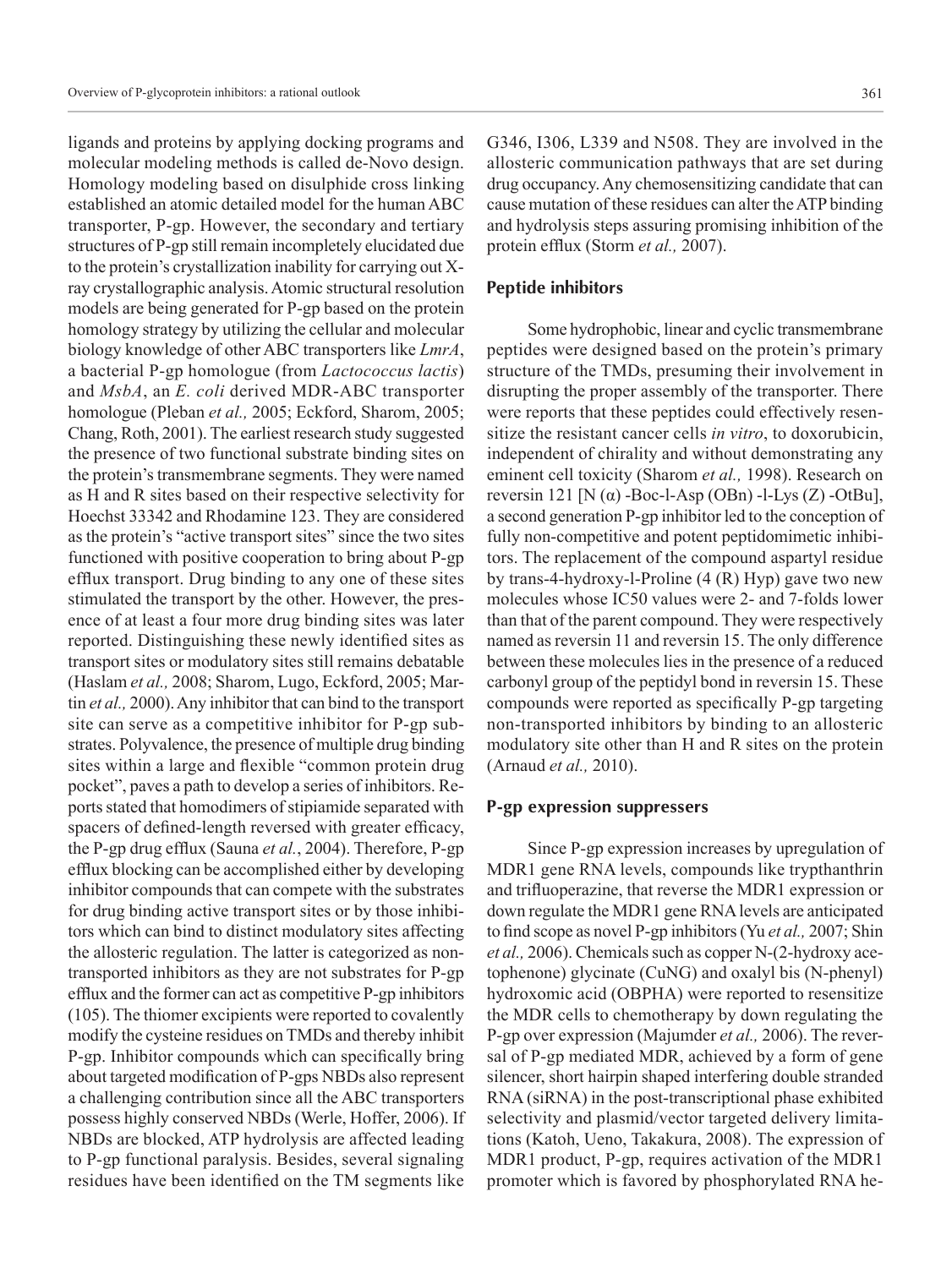licase A (RHA). Since the phosphorylation is catalyzed by DNA-dependent protein kinase, selection of drugs that can inhibit this subunit can be one of the alternative approaches to abolish MDR developed by P-gp (Zhong, Safa, 2007). Dopamine and cAMP regulated phosphoprotein (DARPP-32) induced downregulation of P-gp expression is another hopeful reversal strategy (Hong *et al.,* 2008). Elevated intracellular reactive oxygen species (ROS) involved in HIF-1α expression regulation and/or its stability stands out as one more feasible strategy to circumvent P-gp efflux. Multicellular tumor spheroids were identified which could induce endogenous oxidative stress. Such stress conditions elevate ROS levels which in turn stimulate the oxidative defensive systems of the body and the defensive systems block the P-gp efflux (Khaitan, Dwaraknath, 2009).

## **Future prospects**

## *Rationalization of the course of evolution and emergence of P-glycoprotein inhibitors*

A rational drug design strategy can be used for characterizing compounds as P-gp inhibitors/substrates/ inducers as it provides an approach to better understand the enigma of P-gp in drug development and delivery. It includes the *in silico*, *in vitro* screening techniques and *de-Novo* design to study P-gp interaction with different compounds so as to establish the protein's structural basis

for substrate and modulator recognition. The two stages of rational drug design strategy for the evolutionary design and evaluation of P-gp inhibitors can be classified as discovery or screening and developmental or characterization phases as described in the Figure 3.

The screening phase involves *in silico* and *in vitro* studies where the compounds or chemical entities are screened for their P-gp affinity. The *in silico* analysis involves the use of chemical libraries and structural databases for screening. The *in vitro* tests used to identify P-gp interacting compounds include cytotoxicity assays, accumulation/efflux assays (based on fluorescent or photo affinity studies), transport assays and ATPase assays.

Thus identified chemical structures can be established as P-gp inhibitors/substrates/inducers, based on the tests carried out in the characterization phase which includes in-situ, mechanistic, *in vivo* and human studies. These studies provide a deeper insight into the affinity and specificity of the P-gp inhibitors/substrates/inducers. By using this sequential strategy, the compounds can be completely characterized starting from their extent of sensitivity to P-gp or their P-gp sensitizing efficiency to their drug-interaction and toxicity profiles (Bansal *et al.,* 2009b). This kind of a schematic approach can rationalize the discovery and development of newer, inert/safer, non-toxic, and more efficient, specifically targeting P-gp inhibitors.

#### **SCREENING PHASE**



**FIGURE 3** – Schematic flow chart for the evaluation of a compound's interaction with P-gp and to distinguish it as an inhibitor/ inducer/substrate. The chart links various study models useful for screening and developing P-gp interacting compounds.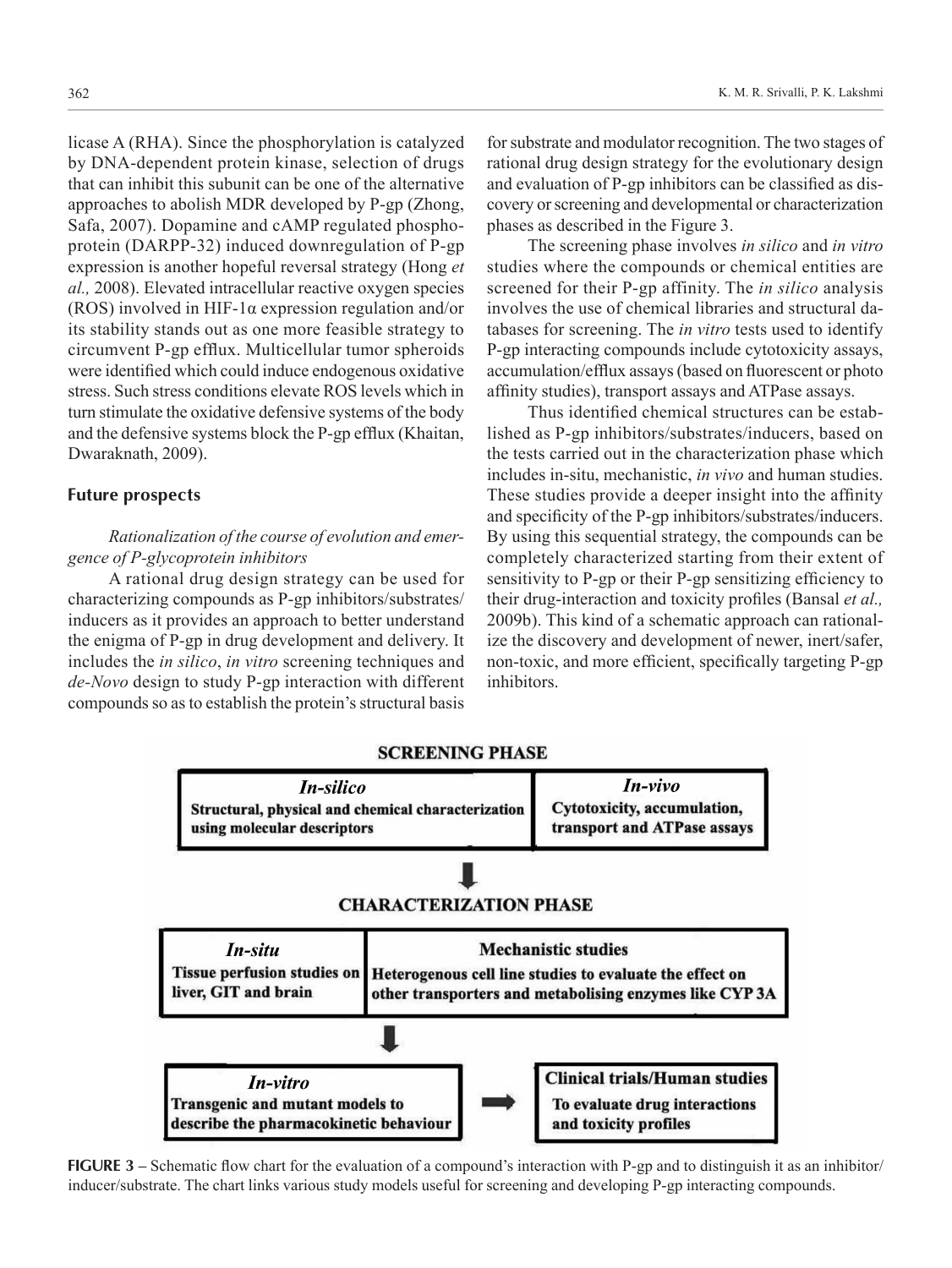# **CONCLUSION**

P-gp efflux drastically affects the bioavailability of its substrates by decreasing their effective plasma therapeutic concentration levels. Co-/concurrent administration of the P-gp substrate-therapeutics with the P-gp inhibitors can prevent/overcome the substrate expulsion by P-gp and render the intended therapeutic benefits of the substrate drugs. Hence, the research in this area remains an ever-challenging mission to the scientists. However, as a concluding remark, it should be noted that a caution must be exercised. The drug therapy/treatment for diseases using those pharmacological agents co-/concurrently administered with P-gp reversal agents should be carefully monitored after assessing all the possible risks associated with their usage.

Several efficient P-gp transport blockers were discovered earlier with the aim of enhancing the bioavailability of vital therapeutic P-gp substrates, most of them demonstrated shortcomings like unwanted side effects and toxicities which impeded their clinical utility. Hence there has always been a solid thrust on the pharmaceutical industry to develop new chemical entities to avoid or at least overcome these restraining phenomena. The recognition of inhibitors among the natural product extracts, inert pharmaceutical excipients and formulations to serve the cause is gaining utmost importance at present and as such, several inhibitor candidates identified under these categories have been compiled in this review. The safe, non-toxic nature of herbs and the inert, non-gut absorbent characters of excipients make them stand out unique forever. Though the upcoming researches identify and develop uncountable candidates from these classes, only the clinical trial reports can establish them as perfect rational P-gp inhibitors. A deeper insight into the rational drug design becomes indispensable at this stage of research to come out with more promising inert and non-toxic P-gp inhibitors. Unearthing the promiscuity of the P-gp structure, expression and substrate interaction is likely to provide a better understanding and open new vistas to develop novel inhibitory strategies. The development of novel reversal agents requires that the interaction between P-gp and the model compounds is well characterized. An attempt has been made in the current review to provide a P-gp interaction profile of a few compounds. The review discussed on several pharmaceutical prodrugs, synthetic peptides, certain novel antitumor drugs, *de-Novo* synthesized inhibitors, and P-gp expression suppressors which were reported to successfully escape the P-gp efflux. The development of further specific P-gp targeting inhibitors is foreseen in the nearest future to tackle and overcome the P-gp induced MDR and bioavailability problems.

# **REFERENCES**

- ANUCHAPREEDA, S.; LEECHANACHAI, P.; SMITH, M.M.; AMBUDKAR, S.V.; LIMTRAKUL, P.N. Modulation of P-glycoprotein expression and function by curcumin in multidrug-resistant human KB cells. *Biochem. Pharmacol*., v.64, p.573-582, 2002.
- AOKI, S.; CAO, L.W.; MATSUI, K.; RACHMAT, R.; AKIYAMA, S.; KOBAYASHI, M. Kendarimide A, a novel peptide reversing P-glycoprotein-mediated multidrug resistance in tumor cells, from a marine sponge of Haliclona sp. *Tetrahedron*, v.60, p.7053-7059, 2004.
- ARNAUD, O.; KOUBEISSI, A.; ETTOUATI, L.; TERREUX R.; ALAMÉ, G.; GRENOT, C.; DUMONTET, C.; DI PIETRO, A.; PARIS, J.; FALSON, P. Potent and fully noncompetitive peptidomimetic inhibitor of multidrug resistance P-glycoprotein. *J. Med. Chem.,* v.53, p.6720- 6729, 2010.
- BACHMAKOV, I.; REKERSBRINK, S.; HOFMANN, U.; EICHELBAUM, M.; FROMM, M. F. Characterisation of (R/S)-propafenone and its metabolites as substrates and inhibitors of P-glycoprotein. *Naunyn-Schmiedeberg's Arch. Pharm.,* v.371, p.195-201, 2005.
- BAILEY, D.; SPENCE, J.; MUNOZ, C.; ARNOLD, J. Interaction of citrus juices with felodipine and nifedipine. *Lancet,* v.337, p.268-269, 1991.
- BALAYSSACA, D.; AUTHIER, N.; CAYRE, A.; COUDORE, F. Does inhibition of P-glycoprotein lead to drug–drug interactions? *Toxicol. Lett.,* v.156, p.319-329, 2005.
- BANSAL, T.; AKHTAR, N.; JAGGI, M.; KHAR, R.K.; TALEGAONKAR, S. Novel formulation approaches for optimising delivery of anticancer drugs based on P-glycoprotein modulation*. Drug Discov. Today,* v.14, p.1067-1074, 2009a.
- BANSAL, T.; JAGGI, M.; KHAR, R.K.; TALEGAONKAR, S. Emerging Significance of Flavonoids as P-Glycoprotein Inhibitors in Cancer Chemotherapy. *J. Pharm. Pharm. Sci.,* v.12, p.46-78, 2009b.
- BATRAKOVA, E.V.; KABANOV, A.V. Pluronic block copolymers: evolution of drug delivery concept from inert nanocarriers to biological response modifiers. *J. Control. Rel.*, v.130, p.98-106, 2008.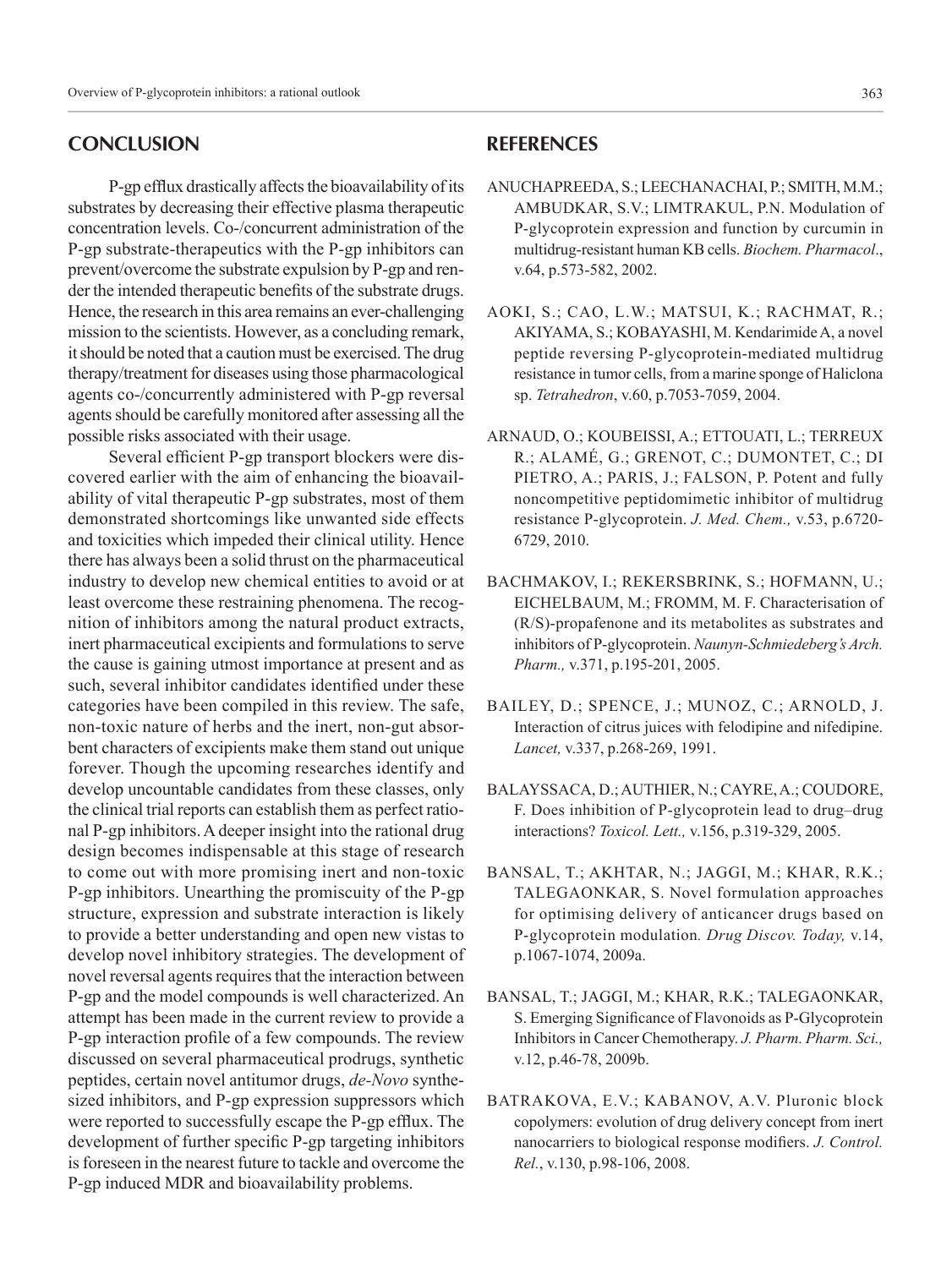- BHARDWAJ, R.K.; GLAESER, H.; BECQUEMONT, L.; KLOTZ, U.; GUPTA, S.K.; FROMM, M.F. Piperine, a major constituent of black pepper, inhibits human P-glycoprotein and CYP3A4*, J. Pharmacol. Exp. Ther.*, v.302, p.645-650, 2002.
- BUGGINS, T.R.; DICKINSON, P.A.; TAYLOR, G. The effects of pharmaceutical excipients on drug disposition. *Adv. Drug Deliv. Rev.,* v.59, p.1482-1503, 2007.
- CHANG, G.; ROTH, C.B. Structure of MsbA from E. coli: a homolog of the multidrug resistance ATP binding cassette (ABC) transporters. *Science,* v.293, p.1793-1800, 2001.
- CHAVANPATIL, M.D.; KHDAIR, A.; GERARD, B.; BACHMEIER, C.; MILLER, D.W.; SHEKHAR, M.P.; PANYAM, J. Surfactant-polymer nanoparticles overcome Pglycoprotein-mediated drug efflux. *Mol. Pharm.,* v.4, p.730-738, 2007.
- CHOI, J.S.; JO, B.W.; KIM, Y.C. Enhanced paclitaxel bioavailability after oral administration of paclitaxel or prodrug to rats pretreated with quercetin. *Eur. J. Pharm. Biopharm.*, v.57, p.313-318, 2004.
- CHOI, J.S.; SHIN, S.C. Enhanced paclitaxel bioavailability after oral coadministration of paclitaxel prodrug with naringin to rats. *Int. J. Pharm.*, v.292, p.149-156, 2005.
- CORLEY, D.G.; HERB, R.; MOORE, R.E.; SCHEUER, P.J. Laulimalide, new potent cytotoxic macrolides from a marine sponge and a nudibranch predator. *J. Org. Chem.,* v.53, p.3644-3646, 1988.
- CORNAIRE, G.; WOODLEY, J.; HERMANN, P.; CLOAREC, A.; ARELLANO, C.; HOUIN, G. Impact of excipients on the absorption of P-glycoprotein substrates in vitro and in vivo. *Int. J. Pharm.*, v.278, p.119-131, 2004.
- DABHOLKAR, R.D.; SAWANT, R.M.; MONGAYT, D.A.; DEVARAJAN, P.V.; TORCHILIN, V.P. Polyethylene glycol-phosphatidylethanolamine conjugate (PEG-PE) based mixed micelles: some properties, loading with paclitaxel, and modulation of P-glycoprotein-mediated efflux. *Int. J. Pharm.,* v.315, p.148-157, 2006.
- DADASHZADEH, S.; VALI, A.M.; REZAIE, M. The effect of PEG coating on in vitro cytotoxicity and in vivo disposition of topotecan loaded liposomes in rats. *Int. J. Pharm.,* v.353, p.251-259, 2008.
- DANTZIG, A.H.; DE ALWIS, D.P.; BURGESS, M. Considerations in the design and development of transport inhibitors as adjuncts to drug therapy. *Adv. Drug Deliv. Rev.,* v.55, p.133-150, 2003.
- DARBY, R.A.; CALLAGHAN, R.; MCMAHON, R.M. P-Glycoprotein inhibition; the past, the present and the future. *Curr. Drug Metab.,* v.12, p.722-731, 2011.
- DHARMALA, K.; YOO, J.W.; LEE, C.H. Development of chitosan-SLN microparticles for chemotherapy: in vitro approach through efflux-transporter modulation. *J. Control Rel.,* v.131, p.190-197, 2008.
- DIJKHUIS, A.; DOUWES, J.; KAMPS, W.; SIETSMA, H.; KOK, J.W. Differential expression of sphingolipids in P-glycoprotein or multidrug resistance-related protein 1 expressing human neuroblastoma cell lines. *FEBS Lett.,* v.548, p.28-32, 2003.
- ECKFORD, P.D.W.; SHAROM, F.J. The reconstituted P-glycoprotein multidrug transporter is a flippase for glucosylceramide and other simple glycosphingolipids. *Biochem. J.,* v.389, p.517-526, 2005.
- FOSTER, B.C.; FOSTER, M.S.; VANDENHOEK, S.; KRANTIS, A.; BUDZINSKI, J.W.; ARNASON, J.T.; GALLICANO, K.D.; CHOUDRI, S. An in vitro evaluation of human cytochrome P450 3A4 and P-glycoprotein inhibition by garlic. *J. Pharm. Pharm. Sci.*, v.4, p.176-184, 2001.
- GANGJEE, A.; YU, J.; COPPER, J.E.; SMITH, C.D. Discovery of novel antitumor antimitotic agents that also reverse tumor resistance. *J. Med. Chem.,* v.50, p.3290-3301, 2007.
- GUILLEMARD, V.; SARAGOVI, H.U. Prodrug chemotherapeutics bypass P-glycoprotein resistance and kill tumors *in vivo* with high efficacy and target dependent selectivity. *Oncogene,* v.23, p.3613-3621, 2004.
- HASLAM, I.S.; JONES, K.; COLEMAN, T.; SIMMONS, N.L. Induction of P-glycoprotein expression and function in human intestinal epithelial cells (T84). *Biochem. Pharmacol.*, v.76, p.850-861, 2008.
- HEFFETER, P.; JAKUPEC, M.A.; KORNER, W.; CHIBA, P.; PIRKER, C.; DORNETSHUBER, R.; ELBLING, L.; SUTTERLUTY, H.; MICKSCHE, M.; KEPPLER, B.K.; BERGER, W. Multidrug-resistant cancer cells are preferential targets of the new antineoplastic lanthanum compound KP772 (FFC24). *Biochem. Pharmacol.,* v.73, p.1873-1186, 2007.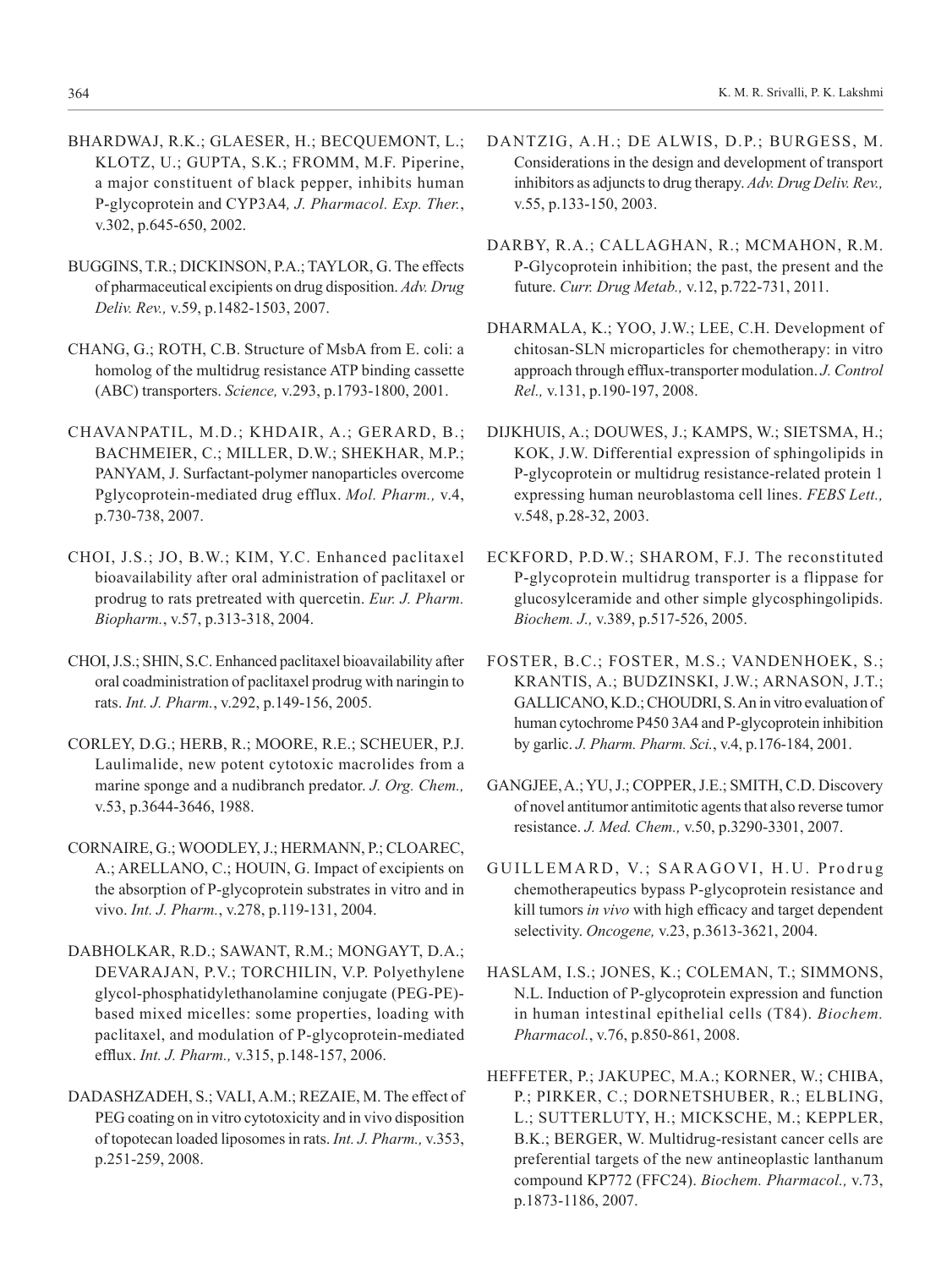- HIGGINS, C.F.; GOTTESMAN, M.M. Is the multidrug transporter a flippase? *Trends Biochem. Sci.,* v.17, p.18-21, 1992.
- HONG, L.; ZHAO, Y.; WANG, J.; HAN, Y.; GUO, W.; JIN, H.; ZHAI, H.; BAI, F.; ZHANG, X.; QIAO, T.; CHEN, Z.; FAN, D. Reversal of multidrug resistance of adriamycin-resistant gastric adenocarcinoma cells through the up-regulation of DARPP-32. *Dig. Dis. Sci.,* v.53, p.101-107, 2008.
- HUNTER, J.; HIRST, B.H. Influence of secretory systems on drug delivery/targeting. intestinal secretion of drugs. The role of P-glycoprotein and related drug efflux systems in limiting oral drug absorption. *Adv. Drug Deliv. Rev.,* v.25, p.129-157, 1997.
- IKEGAWA, T.; USHIGOME, F.; KOYABU, N.; MORIMOTO, S.; SHOYAMA, Y.; NAITO, M.; TSURUO, T.; OHTANI, H.; SAWADA, Y. Inhibition of P-glycoprotein by orange juice components, polymethoxyflavones in adriamycinresistant human myelogenous leukemia (K562/ADM) cells. *Cancer Lett*., v.160, p.21-28, 2000.
- IMMORDINO, M.L.; BRUSA, P.; ARPICCO, S.; STELLA, B.; DOSIO, F.; CATTEL, L. Preparation, characterization, cytotoxicity and pharmacokinetics of liposomes containing docetaxel. *J. Control Rel.,* v.91, p.417-429, 2003.
- JAIN, R.; MAJUMDAR, S.; NASHED, Y.; PAL, D.; MITRA, A.K. Circumventing P-glycoprotein-mediated cellular efflux of quinidine by prodrug derivatization. *Mol. Pharm.,* v.1, p.290-299, 2004.
- JAIN, S.; LAPHOOKHIEO, S.; SHI, Z.; FU, L.W.; AKIYAMA, S.; CHEN, Z.S.; YOUSSEF, D.T.; VAN SOEST, R.W.; EL SAYED, K.A. Reversal of P-glycoprotein-mediated multidrug resistance by sipholane triterpenoids. *J. Nat. Prod.*, v.70, p.928-931, 2007.
- JANG, S.H.; WIENTJES, M.G.; JESSIE, L. Kinetics of P-glycoprotein-mediated efflux of paclitaxel. *J. Pharmacol. Exp. Ther.,* v.298, p.1236-1242, 2001.
- JIAO, W.; DONG, W.; LI, Z.; DENG, M.; LU, R. Lathyrane diterpenes from Euphorbia lathyris as modulators of multidrug resistance and their crystal structures. *Bioorg. Med. Chem.*, v.17, p.4786-4792, 2009.
- JODOIN, J.; DEMEULE, M.; BELIVEAU, R. Inhibition of the multidrug resistance Pglycoprotein activity by green tea polyphenols. *Biochim. Biophys. Acta.*, v.1542, p.149- 159, 2002.
- JULIANO, R.L.; LING, V. A surface glycoprotein modulating drug permeability in Chinese hamster ovary cell mutants. *Biochim. Biophys. Acta,* v.455, p.152-162, 1976.
- KATOH, S.Y.; UENO, M.; TAKAKURA, N. Involvement of MDR1 function in proliferation of tumour cells. *J. Biochem.,* v.143, p.517-524, 2008.
- KHAITAN, D.; DWARAKNATH, B.S. Endogenous and induced oxidative stress in multi-cellular tumour spheroids: implications for improving tumour therapy. *Indian J. Biochem. Biophys.,* v.46, p.16-24, 2009.
- KIM, C.K.; LIM, S.J. Recent progress in drug delivery systems for anticancer agents. *Arch. Pharm. Res.,* v.25, p.229-239, 2002.
- KIM, S.; KWON, H.; CHI, D.; SHIM, J.; PARK, J.; LEE, Y.H.; PYO, S.; RHEE, D. Reversal of P-glycoprotein-mediated multidrug resistance by ginsenoside Rg<sub>3</sub>. *Biochem*. *Pharmacol.*, v.65, p.75-82, 2003.
- KITAZAKI, T.; OKA, M.; NAKAMURA, Y.; TSURUTANI, J.; DOI, S.; YASUNAGA, M.; TAKEMURA, M.; YABUUCHI, H.; SODA, H.; KOHNO, S. Gefitinib, an EGFR tyrosine kinase inhibitor, directly inhibits the function of P-glycoprotein in multidrug resistant cancer cells. *Lung Cancer,* v.49, p.337-343, 2005.
- KOBAYASHI, T.; ISHIDA, Y.; OKADA, S.; ISE, S.; HARASHIMA, H.; KIWADA, H. Effect of transferrin receptor-targeted liposomal doxorubicin in P-glycoproteinmediated drug resistant tumor cells. *Int. J. Pharm.,* v.329, p.94-102, 2007.
- KRISHNA, R.; MAYER, L.D. Multidrug resistance (MDR) in cancer mechanisms, reversal using modulators of MDR and the role of MDR modulators in influencing the pharmacokinetics of anticancer drugs. *Eur. J. Pharm. Sci.,*  v.11, p.265-283, 2000.
- LIMTRAKUL, P.; KHANTAMAT, O.; PINTHA, K. Inhibition of P-glycoprotein activity and reversal of cancer multidrug resistance by Momordica charantia extract. *Cancer Chemother. Pharmacol.*, v.54, p.525-530, 2004.
- LIMTRAKUL, P.; SIWANON, S.; YODKEEREE, S.; DUANGRAT, C. Effect of Stemona curtisii root extract on P-glycoprotein and MRP-1 function in multidrug-resistant cancer cells*. Phytomedicine*, v.14, p.381-389, 2007.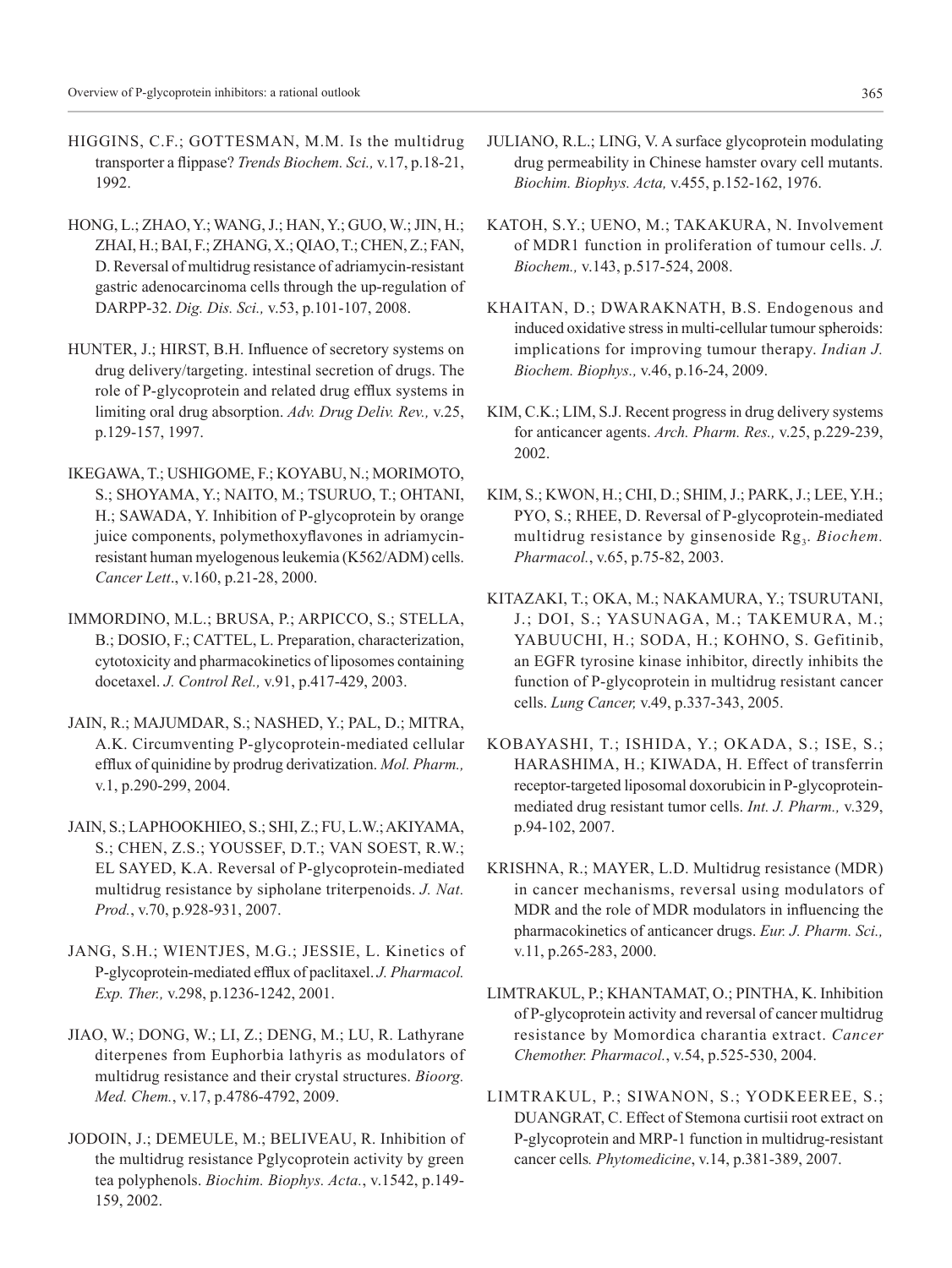- LIN, J.H. Drug-drug interaction mediated by inhibition and induction of P-glycoprotein. *Adv. Drug Deliv. Rev.,* v.55, p.53-81, 2003.
- LO, Y.L. Relationships between the hydrophilic–lipophilic balance values of pharmaceutical excipients and their multidrug resistance modulating effect in Caco-2 cells and rat intestines. *J. Control. Rel.*, v.90, p.37-48, 2003.
- MAJUMDER, S.; DUTTA, P; MUKHERJEE, P.; DATTA, E.R.; EFFERTH, T.; BHATTACHARYA, S.; CHOUDHURI, S.K. Reversal of drug resistance in P-glycoprotein-expressing T-cell acute lymphoblastic CEM leukemia cells by copper N-(2-hydroxy acetophenone) glycinate and oxalyl bis (N-phenyl) hydroxamic acid. *Cancer Lett.,* v.244, p.16-23, 2006.
- MAKI, N.; HAFKEMEYER, P.; DEY, S. Allosteric modulation of human P-glycoprotein. Inhibition of transport by preventing substrate translocation and dissociation. *J. Biol. Chem.,* v.278, p.18132-18139, 2003.
- MARTIN, C.; BERRIDGE, G.; HIGGINS, C.F.; MISTRY, P.; CHARLTON, P.; CALLAGHAN, R. Communication between multiple drug binding sites on P-glycoprotein. *Mol. Pharmacol.,* v.58, p.624-632, 2000.
- MATHIJSSEN, R.H.; VERWEIJ, J.; DE BRUIJN, P.; LOOS, W.J.; SPARREBOOM, A. Effects of St. John's wort on irinotecan metabolism. *J. Natl. Cancer Inst.*, v.94, p.1247- 1249, 2002.
- MUNOZ-MARTINEZ, F.; MENDOZA, C.R.; BAZZOCCHI, I.L.; CASTANYS, S.; JIMENEZ, I.A.; GAMARRO, F. Reversion of human Pgp-dependent multidrug resistance by new sesquiterpenes from Zinowiewia costaricensis. *J. Med. Chem.*, v.48, p.4266-4275, 2005.
- NAJAR, I.A.; SACHIN, B.S.; SHARMA, S.C.; SATTI, N.K.; SURI, K.A.; JOHRI, R.K. Modulation of P-glycoprotein ATPase Activity by Some Phytoconstituents. *Phytother. Res.*, v.24, p.454-458, 2010.
- OZBEN, T. Mechanisms and strategies to overcome multiple drug resistance in cancer. *FEBS Lett.,* v.580, p.2903-2909, 2006.
- PLEBAN, K.; KAISER, D.; KOPP, S.; PEER, M.; CHIBA, P.; ECKER, G.F. Targeting drug-efflux pumps - a pharmacoinformatic approach. *Acta Biochim. Pol.,* v.52, p.737-740, 2005.
- ROBEY, R.W.; SHUKLA, S.; FINLEY, E.M.; OLDHAM, R.K.; BARNETT, D.; AMBUDKAR, S.V.; FOJO, T.; BATES, S.E. Inhibition of P-glycoprotein (ABCB1) - and multidrug resistance-associated protein 1 (ABCC1)-mediated transport by the orally administered inhibitor, CBT-1. *Biochem. Pharmacol.,* v.75, p.1302-1312, 2008.
- SACHS-BARRABLE, K.; THAMBOO, A.; LEE, S.D.; WASAN, K.M. Lipid excipients Peceol and Gelucire 44/14 decrease P-glycoprotein mediated efflux of rhodamine 123 partially due to modifying P-glycoprotein protein expression within Caco-2 cells. *J. Pharm. Pharm. Sci.*, v.10, p.319-331, 2007.
- SAUNA, Z.E.; ANDRUS, M.B.; TURNER, T.M.; AMBUDKAR, S.V. Biochemical basis of polyvalency as a strategy for enhancing the efficacy of P-glycoprotein (ABCB1) modulators: stipiamide homodimers separated with defined-length spacers reverse drug efflux with greater efficacy. *Biochemistry,* v.43, p.2262-2271, 2004.
- SCHINKEL, A.H. P-Glycoprotein, a gatekeeper in the bloodbrain barrier. *Adv. Drug Deliv. Rev.,* v.36, p.179-194, 1999.
- SHAROM, F.J.; LUGO, M.R.; ECKFORD, P.D. New insights into the drug binding, transport and lipid flippase activities of the pglycoprotein multidrug transporter. *J. Bioenerg. Biomembr.,* v.37, p.481-487, 2005.
- SHAROM, F.J.; PEIHUA, L.U.; RONGHUA, L.I.U.; XIAOHONG, Y.U. Linear and cyclic peptides as substrates and modulators of P-glycoprotein: peptide binding and effects on drug transport and accumulation. *Biochem. J.,* v.333, p.621-630, 1998.
- SHEKFEH, S. Binding sites of P-glycoprotein. Knol, 2009 (Version 5). Available at: http://knol.google. com/k/suhaib-shekfeh/binding-sites-of-pglycoprotein/2v4mv6iwmzf2t/3. Accessed on 15 nov 2010.
- SHIN, S.Y.; CHOI, B.H.; KIM, J.R.; KIM, J.H.; LEE, Y.H. Suppression of P-glycoprotein expression by antipsychotics trifluoperazine in adriamycin-resistant L1210 mouse leukemia cells. *Eur. J. Pharm. Sci.,* v.28, p.300-306, 2006.
- STASTNY, M.; STROHALM, J.; PLOCOVA, D.; ULBRICH, K.; RÍHOVA, B. A possibility to overcome P-glycoprotein (PGP)-mediated multidrug resistance by antibody-targeted drugs conjugated to N-(2- hydroxypropyl)methacrylamide (HPMA) copolymer carrier. *Eur. J. Cancer,* v.35, p.459- 466, 1999.